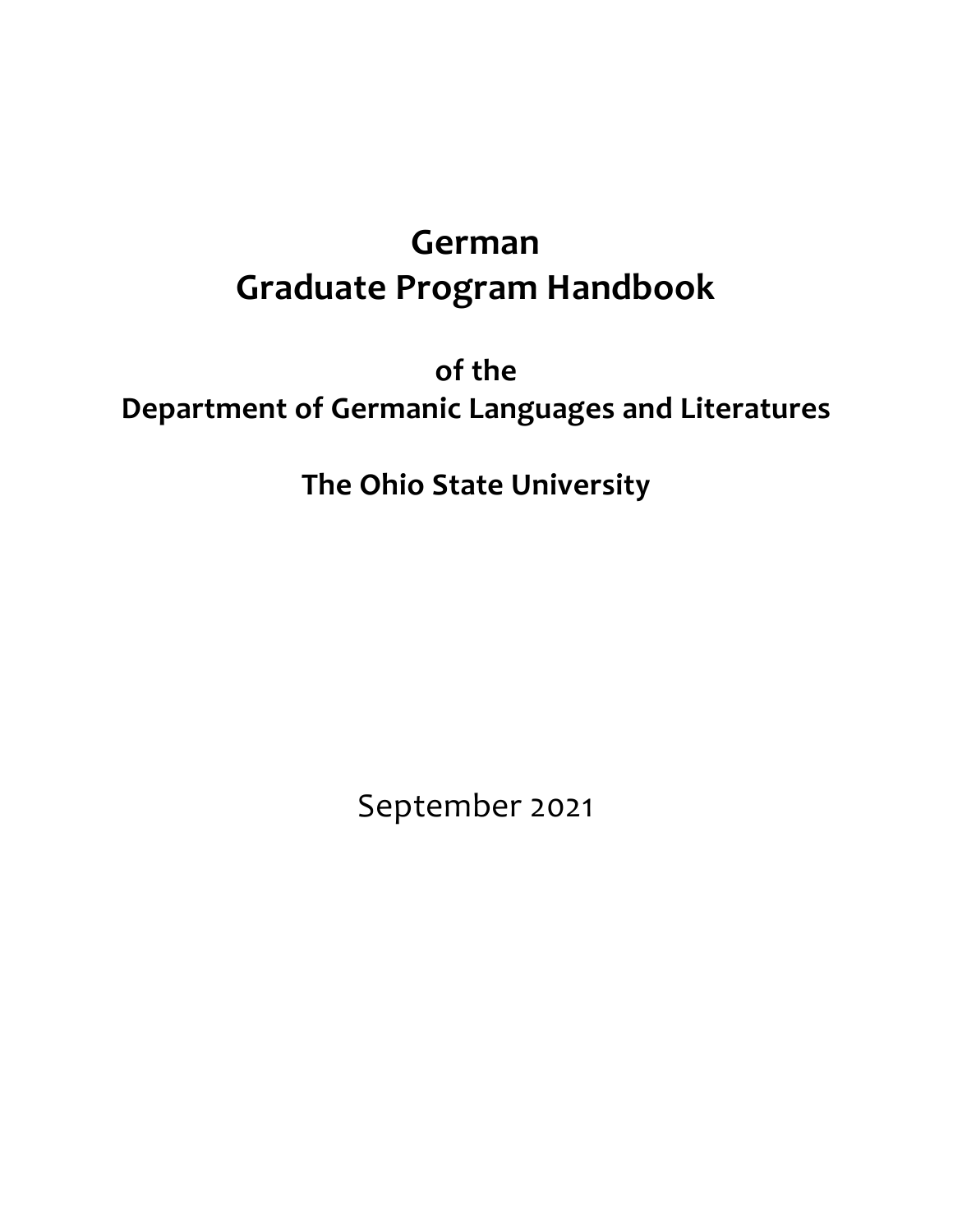# **Contents**

| 2. GRADUATE STUDIES COMMITTEE (GSC) & GRADUATE ADVISORY COMMITTEE (GAC) 3                      |
|------------------------------------------------------------------------------------------------|
|                                                                                                |
|                                                                                                |
|                                                                                                |
|                                                                                                |
|                                                                                                |
|                                                                                                |
|                                                                                                |
|                                                                                                |
|                                                                                                |
|                                                                                                |
| 5-4 Timetable for the Ph.D. Candidacy Examination, Prospectus Defense and Dissertation Defense |
|                                                                                                |
|                                                                                                |
|                                                                                                |
|                                                                                                |
|                                                                                                |
|                                                                                                |
|                                                                                                |
|                                                                                                |
|                                                                                                |
|                                                                                                |

List of Abbreviations:

- ABD all but dissertation status
- $-$  credit hour(s)  $CH$
- **DC** - Departmental Council
- **DGS** - Director of Graduate Studies
- GSC - Graduate Studies Committee
- GAC Graduate Advisory Committee
- Germanic Languages and Literatures GLL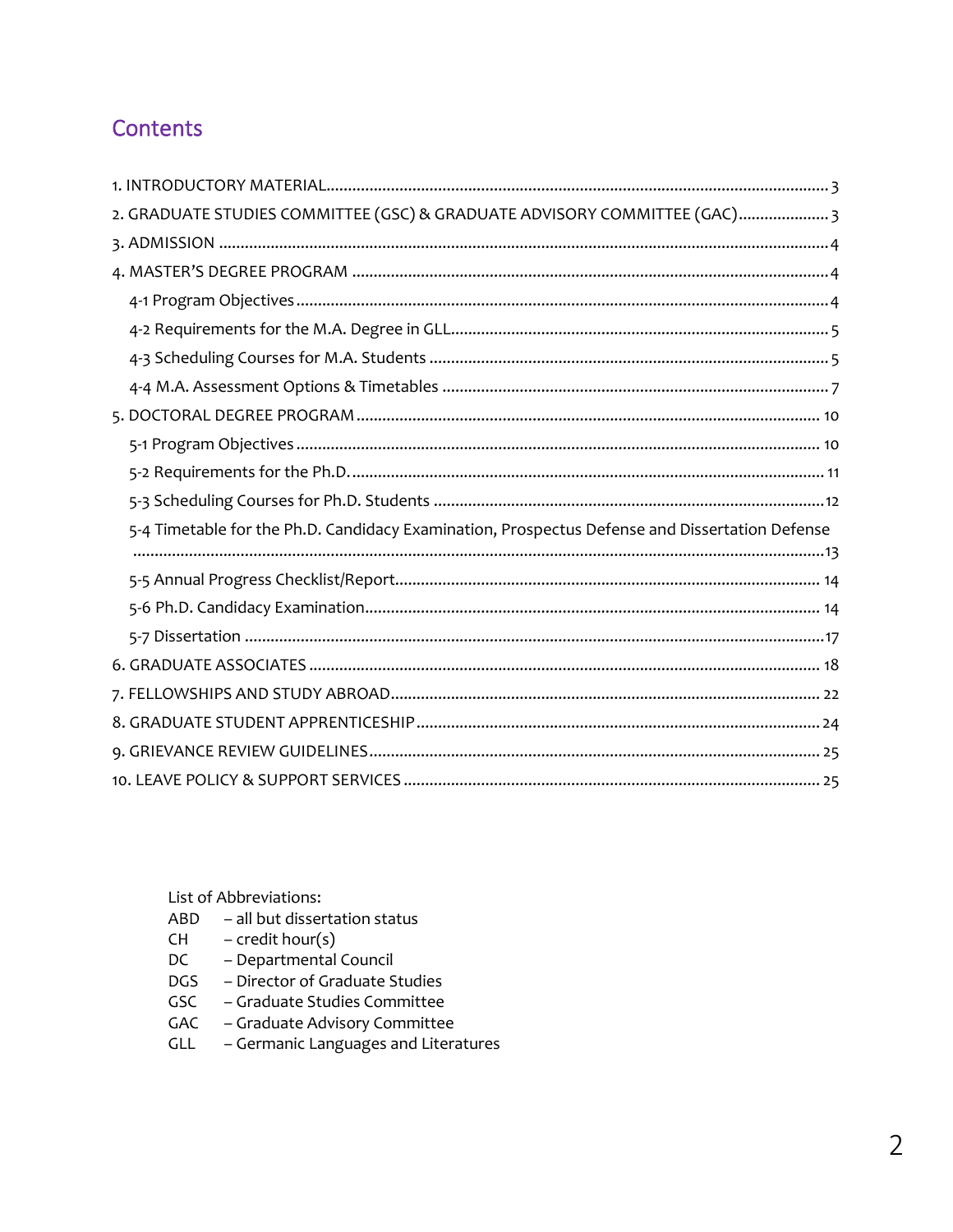# <span id="page-2-0"></span>**1. INTRODUCTORY MATERIAL**

## 1-1 Policies, Rules, and Procedures

The German Graduate Program Handbook of the Department of Germanic Languages and Literatures (GLL) sets forth the policies, rules, and procedures of the German Graduate Studies Committee (GSC) of the Department. For specific policies, rules, and procedures not covered in the German Graduate Program Handbook, the reader is referred to the current Ohio State [Graduate](http://www.gradsch.ohio-state.edu/graduate-school-handbook1.html)  [School Handbook.](http://www.gradsch.ohio-state.edu/graduate-school-handbook1.html)

## 1-2 Degrees Offered

The Department of GLL offers the Master of Arts degree in Germanic Languages and Literatures and the Doctor of Philosophy degree in Germanic Languages and Literatures. Specific objectives and requirements for these degrees are set forth in sections 4 and 5 below.

# <span id="page-2-1"></span>**2. GRADUATE STUDIES COMMITTEE (GSC) & GRADUATE ADVISORY COMMITTEE (GAC)**

## 2-1 General

The GSC is responsible for the academic components of the German Graduate program. Specifically, the functions of the GSC shall be:

2-1-1 to oversee and administer matters pertaining to the graduate program;

2-1-2 to evaluate annually, normally during Spring Semester, the academic progress and the performance of all graduate students in the program (*see below* 6-4).

## 2-2 Membership

The GSC of the Department shall be comprised of all members of the Graduate Faculty of the Department and two Graduate Student Representatives elected by their peers.

## 2-3 Meetings

The GSC will meet upon the call of the Chairperson of the Department, the Chairperson of the GSC, or one-fourth of its members. Graduate Student Representatives shall not be present at portions of committee meetings when matters involving the evaluation of individual students are discussed.

## 2-4 Chairperson of the Graduate Studies Committee

The Director of Graduate Studies (DGS) serves as Chairperson of the GSC and is appointed by the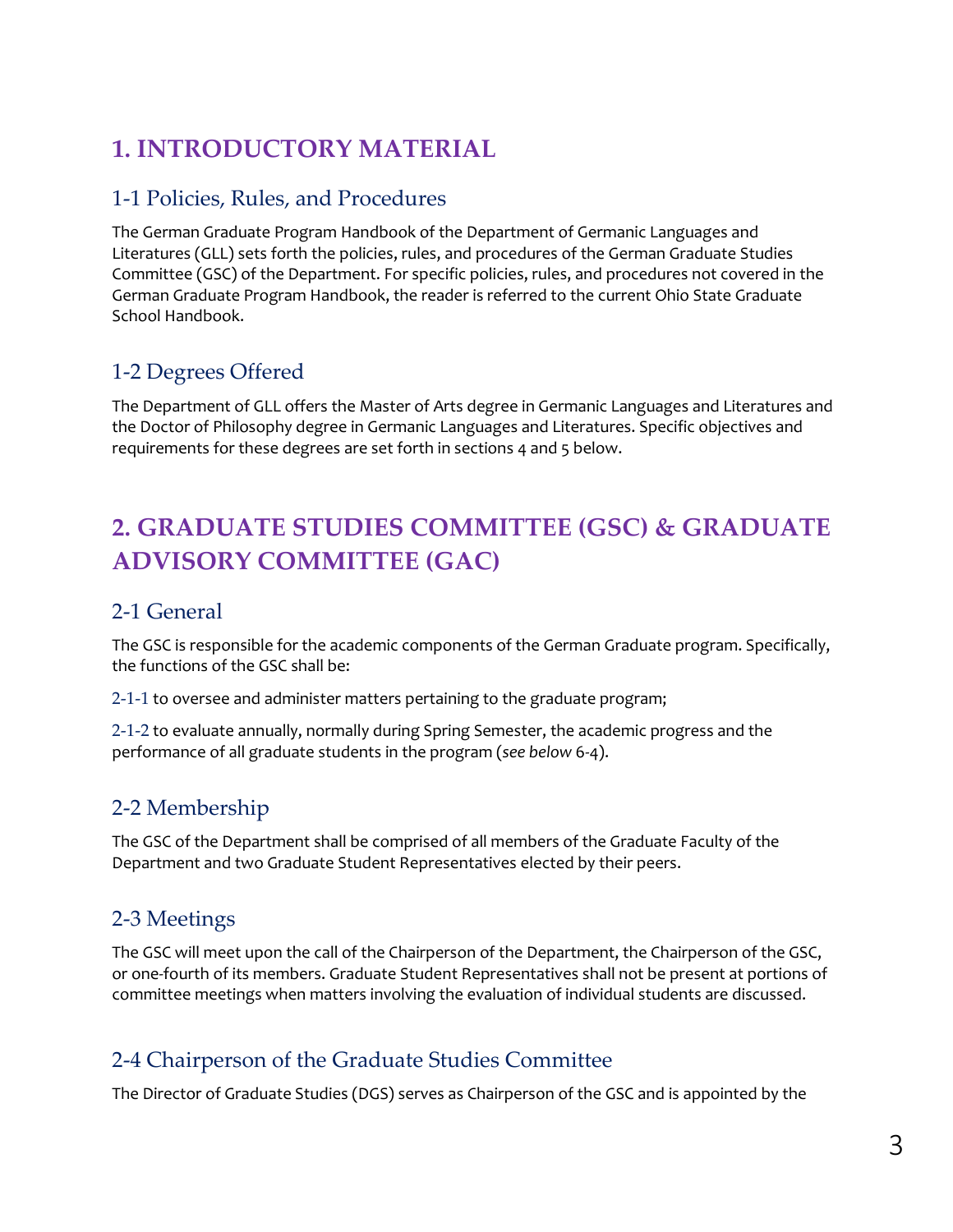Chairperson of the Department. The DGS is responsible for general administrative matters concerning the Graduate program.

## 2-5 Graduate Advisory Committee (GAC)

The GSC delegates routine administrative matters to the Graduate Advisory Committee (GAC) for study and recommendations. The GAC is comprised of the DGS and three to four additional members of the Graduate Studies Committee. One member of the GAC will be a Graduate Student Representative. The GAC meets at the call of Department's Chairperson or the DGS.

# <span id="page-3-0"></span>**3. ADMISSION**

## 3-1 General

All graduate applicants [apply online.](http://germanic.osu.edu/application-form) Students must meet the application requirements of both the Department of GLL and the Graduate School (*see:* <http://gpadmissions.osu.edu/index.html> ).

# <span id="page-3-1"></span>**4. MASTER'S DEGREE PROGRAM**

## <span id="page-3-2"></span>4-1 Program Objectives

The Master of Arts (M.A.) degree program in German at The Ohio State University is based on an academic curriculum intended to develop critical analytical skills and conceptual abilities in the study of German literature, film, intellectual history, culture, and language. The program encompasses course study (including the writing of research papers or the passing of course examinations), and passing the language proficiency requirement and the M.A. examination outlined below. M.A. students also receive an in-depth preparation in the teaching of German language courses at the introductory and intermediate levels.

Learning Goals:

M.A. graduates in GLL will

1. have broad knowledge of German Studies' subject areas and advanced knowledge in particular areas, acquired during MA course work and MA examination preparation,

2. be able to develop and analyze research questions and apply their knowledge to investigate them,

3. be able to present ideas in their subject areas clearly, cogently and persuasively in speaking and in writing (in English or in German),

4. be able to use the German language effectively on the intermediate/advanced level (at least B2/C1 level; TestDaF level four), in speaking, reading, listening, and writing,

5. be able to teach introductory level German language and culture effectively, and

6. have effective professional skills, including oral and written communication, leadership,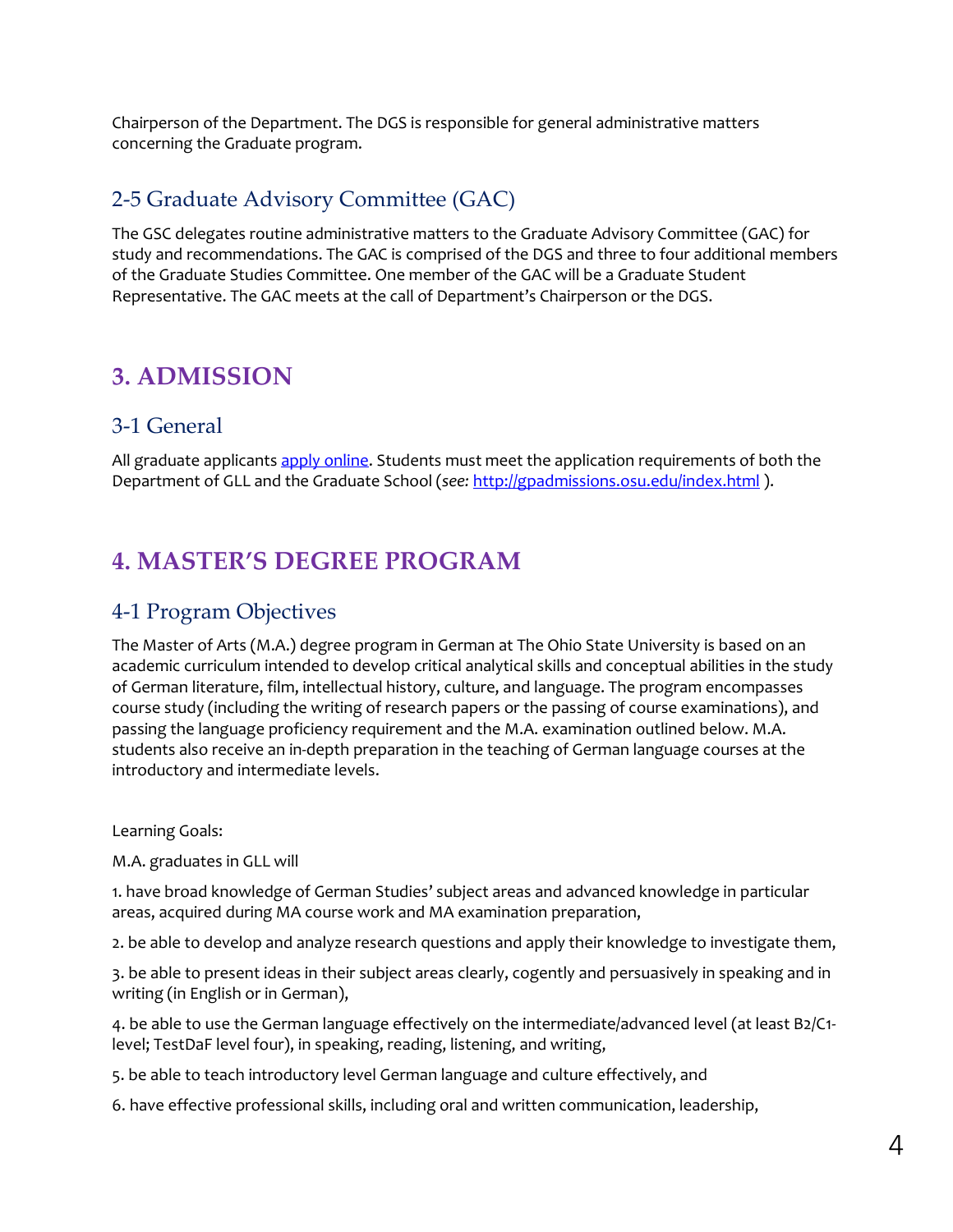independence, and teamwork, all performed in an ethical manner.

## <span id="page-4-0"></span>4-2 Requirements for the M.A. Degree in GLL

Requirements for the M.A. degree in GLL include:

- A minimum of 30 CH (credit hours) of coursework, which include
	- 1. German 6200, 6300, 6400, and 6600. With DGS approval, students with equivalent courses may be excused from 6200, 6300, or 6400.
	- 2. At least four 8000-level seminars in which students must write at least three seminar papers. The Seminar Paper Completion Form can be found on the Academic Program Coordinator's webpage. (With DGS approval, one of the four required seminars may be a non-GLL seminar. One of the three required seminar papers may be written in a non-GLL seminar. Papers written at another university, e.g. during a study abroad, require the review and approval of the DGS.
	- 3. At least 3 CH of 6999.
- Students must maintain a grade point average of 3.0 or above to remain in good standing. Students must make good progress in their teaching abilities, consistently follow through on their teaching responsibilities, and receive at least satisfactory evaluations on their teaching performance assessment by the German language program director. An unsatisfactory performance evaluation may result in non-renewal of their GTA contract. (For more information see [https://gradsch.osu.edu/handbook,](https://gradsch.osu.edu/handbook) section 5.)
- Students must pass either the Goethe-Zertifikat C1 examination with a rating of good or better, or the TestDaF with an overall average rating of level 4 or better. This requirement is normally waived for native speakers.
- Students must pass an MA assessment, as described below. This assessment is normally taken before the end of the second year of graduate studies. Extensions may be granted by petition to the DGS. The *Petition for Exception* Form can be found on the Academic Program Coordinator's webpage.

## <span id="page-4-1"></span>4-3 Scheduling Courses for M.A. Students

### 4-3-1 Course Requirements

Course requirements for GTAs:

- Three graduate-level courses per semester (totaling at least 8 CH). (For credit hour limits see [https://gradsch.osu.edu/handbook,](https://gradsch.osu.edu/handbook) section 3.) With the approval of the DGS, students may enroll in graduate-level courses offered by other departments for their third course (e.g. in order to pursue a graduate minor, interdisciplinary specialization, or certificate; see [https://gradsch.osu.edu/degree-options\)](https://gradsch.osu.edu/degree-options). M.A. students considering courses outside the Department must review the course prerequisites ("Prereq.") in the course catalogue, and are strongly encouraged to contact the instructor prior to enrolling. Any course taken outside the Department must be reviewed and approved by the DGS.
- In preparation for their M.A. assessment, a student's schedule should include 3-CH of 6999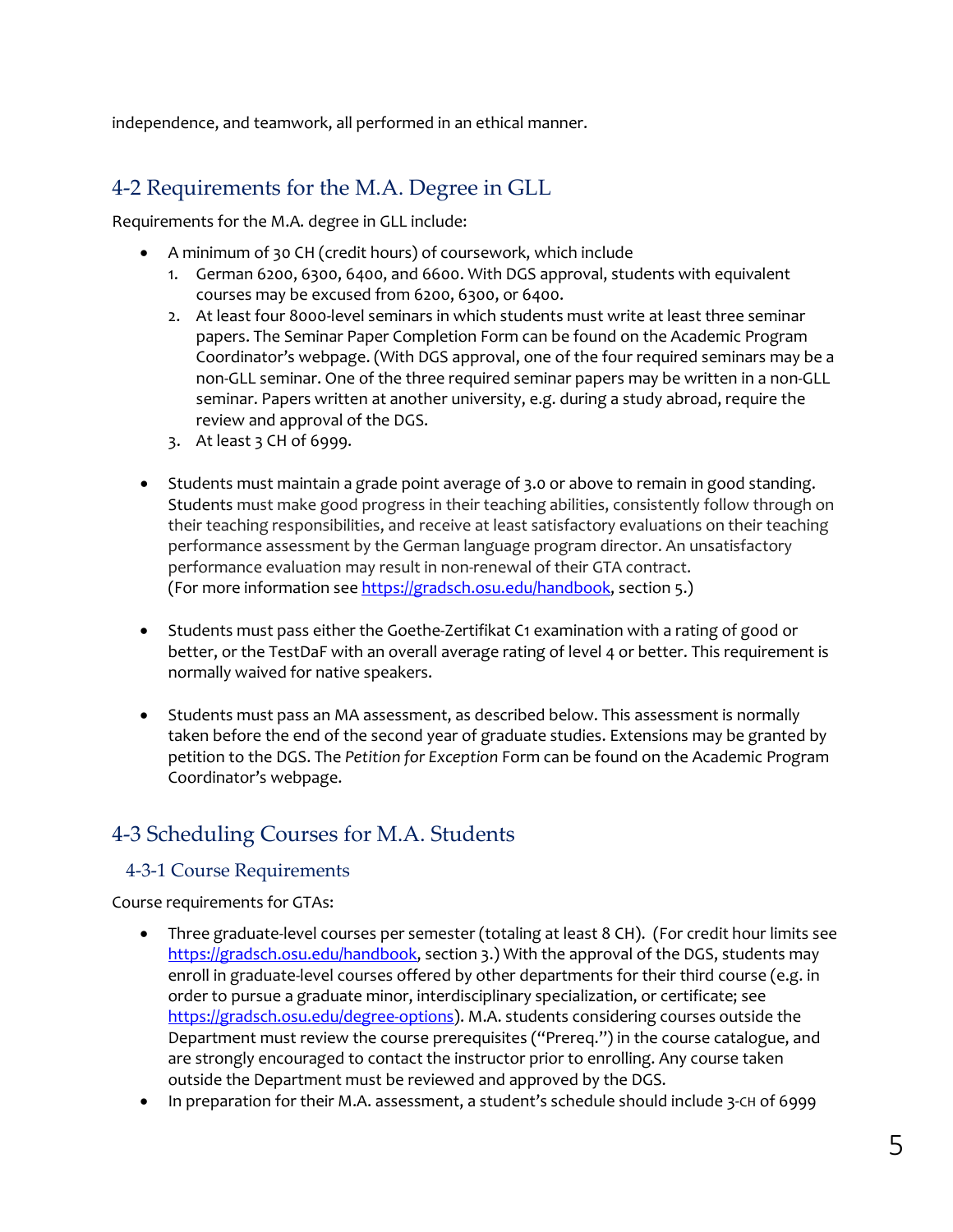(*see below* 4-4-2), normally taken in spring semester of the second year.

Course requirements for students on a fellowship:

M.A. students holding a University or College Fellowship are required to register for a minimum of 12 CH (4 graduate-level courses) each semester the appointment is held, except in Summer Term when the minimum is 6 CH. With the approval of the DGS, one seminar per semester may be taken outside the Department.

#### 4-3-2 German 6193 – Independent Studies for Master's Students

With the approval of the DGS and the instructor, graduate students may pursue an independent investigation of issues in German literature, culture, intellectual history or linguistics. In general, graduate students should enroll in 6193 only as an overload, or during summer term.

#### 4-3-3 German 6601 – Teaching Practicum

GTAs are required to enroll in 1 CH of German 6601 whenever they teach a lower division, 1000-level German language class. German 6601 is graded S/U and the credit hour does not count toward the required credit hours for the graduate degree.

#### 4-3-4 Courses at the 4000- and 5000-levels

With the approval of the DGS, graduate students in the Master's and Doctoral Program may enroll in 5000-level courses inside and outside the Department. With approval of the DGS, the CHs earned may count towards fulfillment of the GLL graduate degree requirements. With the approval of the DGS, graduate students may enroll in 4000-level courses and below, both inside and outside the Department, but only as an overload. (The CHs earned in 4000-level courses do not count towards fulfillment of the graduate degree requirements). Students must review course prerequisites for courses taken in other programs and departments in the course catalogue, and are strongly encouraged to contact the instructors before enrolling in their courses.

### 4-3-5 Credit by Examination (EM Credit)

With permission of the DGS, graduate students may earn graduate credit on the basis of examinations taken after admission to the Graduate School. No EM credit will be given for German 8200, 8300, 8400, 8600. The examination will normally be administered by the faculty member who customarily teaches the course in question. In order for EM credit to be added to the student's official permanent record, the request must be approved by the student's advisor, the GSC, and the Dean of the Graduate School. The achievement level necessary to earn graduate credit by examination is "A."

### 4-3-6 Repetition of courses

Students who receive a grade of C or lower in a course required for the M.A. degree must repeat the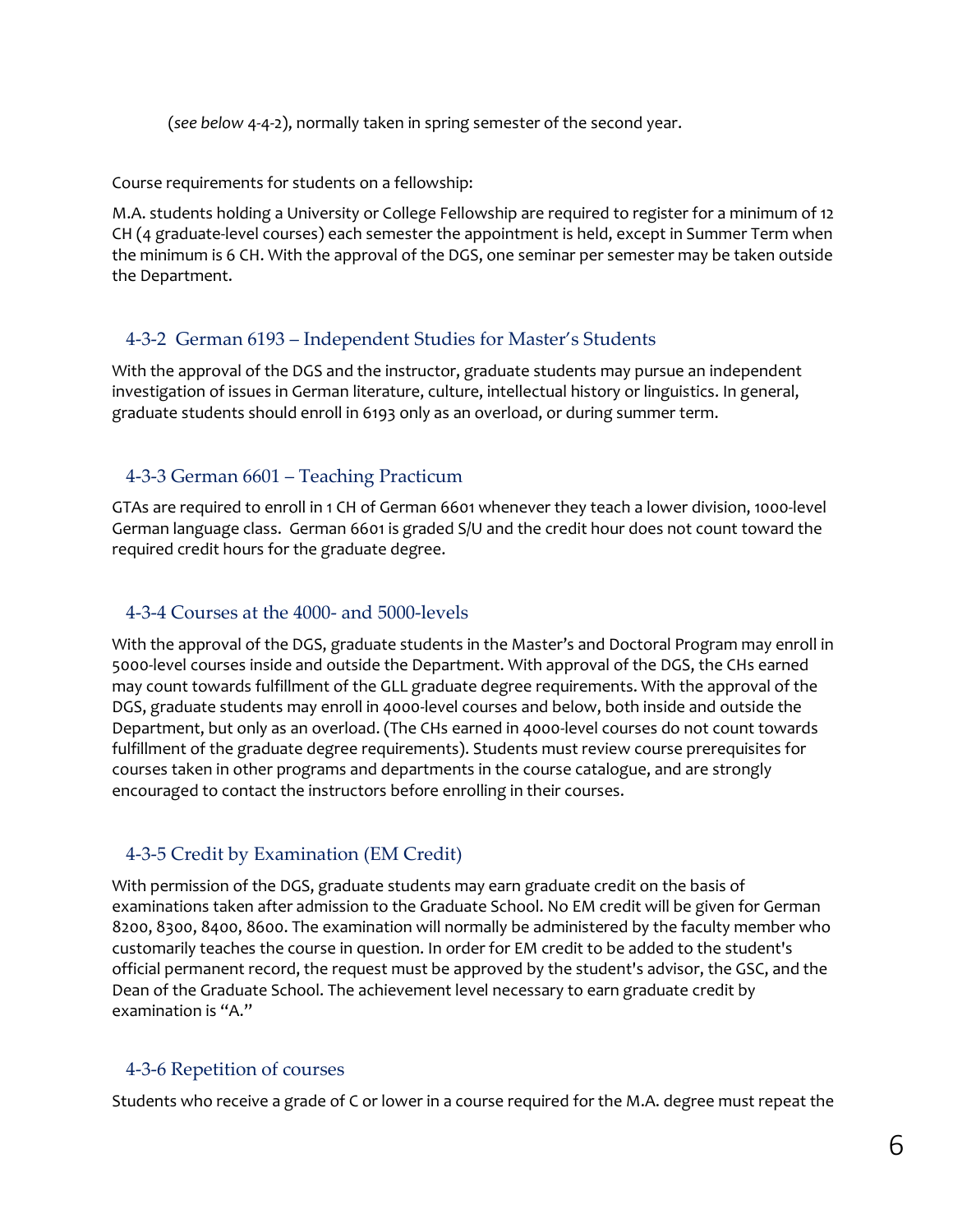course in order to fulfill the requirement. Students may, with the approval of the DGS, repeat any course in which they have received a grade of C+ or lower.

### 4-3-7 Grading System

The following courses in the M.A. program are graded "S/U" ("Satisfactory/Unsatisfactory"): 5193, 5797, 6193, 6999, All other courses are graded on a scale "A-E."

### 4-3-8 Re-enrollment

Former M.A. students who have not been enrolled in the Graduate School for a year or more should contact the Chairperson for permission to re-enroll. The Chairperson will bring the matter to the GSC. For more information see also see [https://gradsch.osu.edu/handbook,](https://gradsch.osu.edu/handbook) section 3.

## <span id="page-6-0"></span>4-4 M.A. Assessment Options & Timetables

### 4-4-1 M.A. Assessment Option 1: Oral Examination & Timetable

The M.A. assessment will take place in a two-hour oral examination, consisting of a discussion of two readings/viewings/articles. The student will select the two readings/viewings/articles, informed by course work and interests, in consultation with the advisor and to be approved by the advisor and the second M.A. committee member.

- Students analyze and interpret the two readings/viewings/articles in their appropriate contexts (historical/cultural/theoretical/disciplinary) and discuss the relevance of the material, in two oral presentations, each lasting 15-20 minutes. Notes or power point presentation may be used.
- A 40-45-minute Q & A follows each 15-20 minute presentation.
- The Q & A serves to stimulate a productive discussion about questions raised by the students' findings and arguments as well as about questions concerning the contexts and the relevance of the readings/viewings/articles.
- Students provide to their M.A. committee a list of select readings of at least 25 entries, to be approved by the committee, that they have covered during their M.A. studies and during the preparation for the exam. The M.A. committee may draw on this list to ask questions related to the students' presentation.
- The readings/viewings/articles may not have been the primary focus of seminar papers that students have written during their course work in the M.A. program.

Timetable:

- Select M.A. advisor at the beginning of autumn semester of year two in the M.A. program.
- By the end of the second week of the following spring semester, the two readings/viewings/articles and the accompanying reading list are approved by the M.A. advisor and second M.A. assessment committee member.
- In spring semester of their second year, M.A. students enroll in 3 CH of German 6999 as their third graduate course in order to prepare for the oral examination.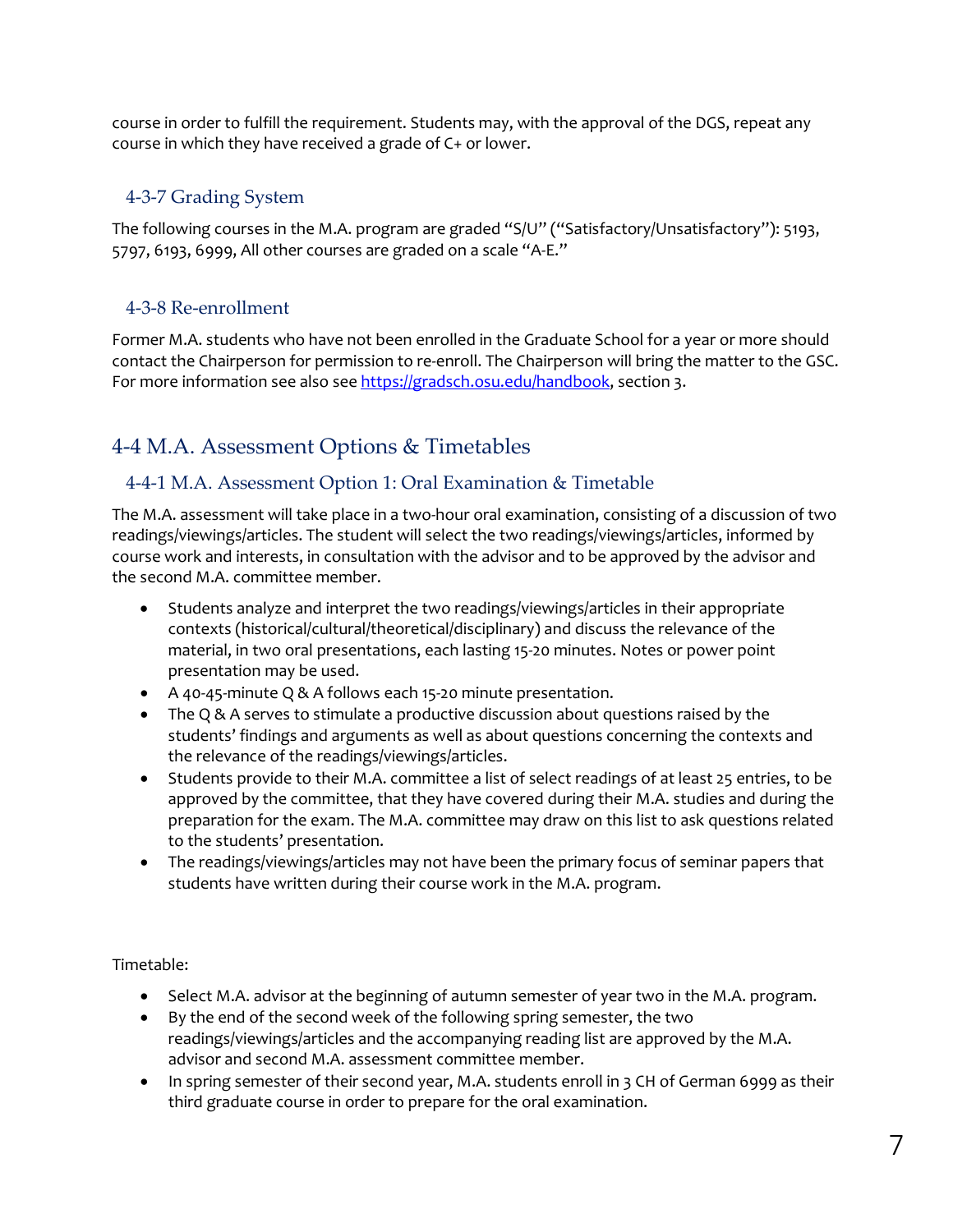- The M.A. oral examination takes place in April of spring semester, before the deadline set by the graduate school for reporting M.A. assessment results.
- The M.A. student is responsible for scheduling the exam, in consultation with the M.A. assessment committee, and for reserving a room for the examination with the Academic Program Coordinator.

### 4-4-2 M.A. Assessment Option 2: M.A. Thesis & Timetable

Students may choose, with the approval of their M.A. advisor, to write an M.A. thesis, in lieu of taking the M.A. oral examination described in 4-4-1. The thesis is to be defended in a 90-minute oral examination.

- The M.A. thesis will be a contribution to research in the student's chosen field of specialization.
- The approximate length of the M.A. thesis will be determined by the student and the M.A. advisor, and is to be approved by the M.A. advisor.
- The M.A. thesis topic is chosen by the student, in conversation with and approved by the M.A. advisor and the second M.A. assessment committee member.
- Prior to writing the thesis, the student submits a 250 to 500-word abstract of the M.A. thesis and a 3 to 4-page bibliography to be approved by the M.A. advisor and the second M.A. assessment committee member.
- In the oral examination, the student will summarize the findings of the M.A. thesis in 15-20 minutes, followed by a 70-75 minute Q & A.

Timetable:

- Select M.A. advisor and second M.A. assessment committee member by spring break of spring semester of year one in the M.A. program and begin researching and discussing possible topics with the M.A. advisor.
- Submit an abstract of 250 to 500-word and a 3 to 4-page bibliography to the M.A. advisor and the second M.A. assessment committee member by the end of week one of autumn semester of year two in the M.A. program (or earlier, e.g. in the previous spring semester).
- Both M.A. committee members approve of the (potentially revised) abstract by the end of week three of autumn semester.
- Student begins to research thesis in spring or summer of year one or in autumn of year two in the M.A. program, depending on the student's preparation and summer commitments. The M.A. thesis will be written during autumn semester and spring semester of year two in the M.A. program.
- In autumn and spring semester of the second year, student enrolls in 3 CH of German 6999 with the M.A. advisor, as third graduate course, in order to research and write the M.A. thesis.
- Throughout the writing process, students are welcome to submit thesis drafts to the M.A. advisor, and, with the advisor's approval, to the second M.A. assessment committee member.
- Student submits M.A. thesis to the M.A. advisor and the second M.A. assessment committee member two weeks prior to the oral defense date in spring semester.
- The oral defense of the M.A. thesis takes place in April of spring semester, before the deadline set by the graduate school for reporting M.A. assessment results.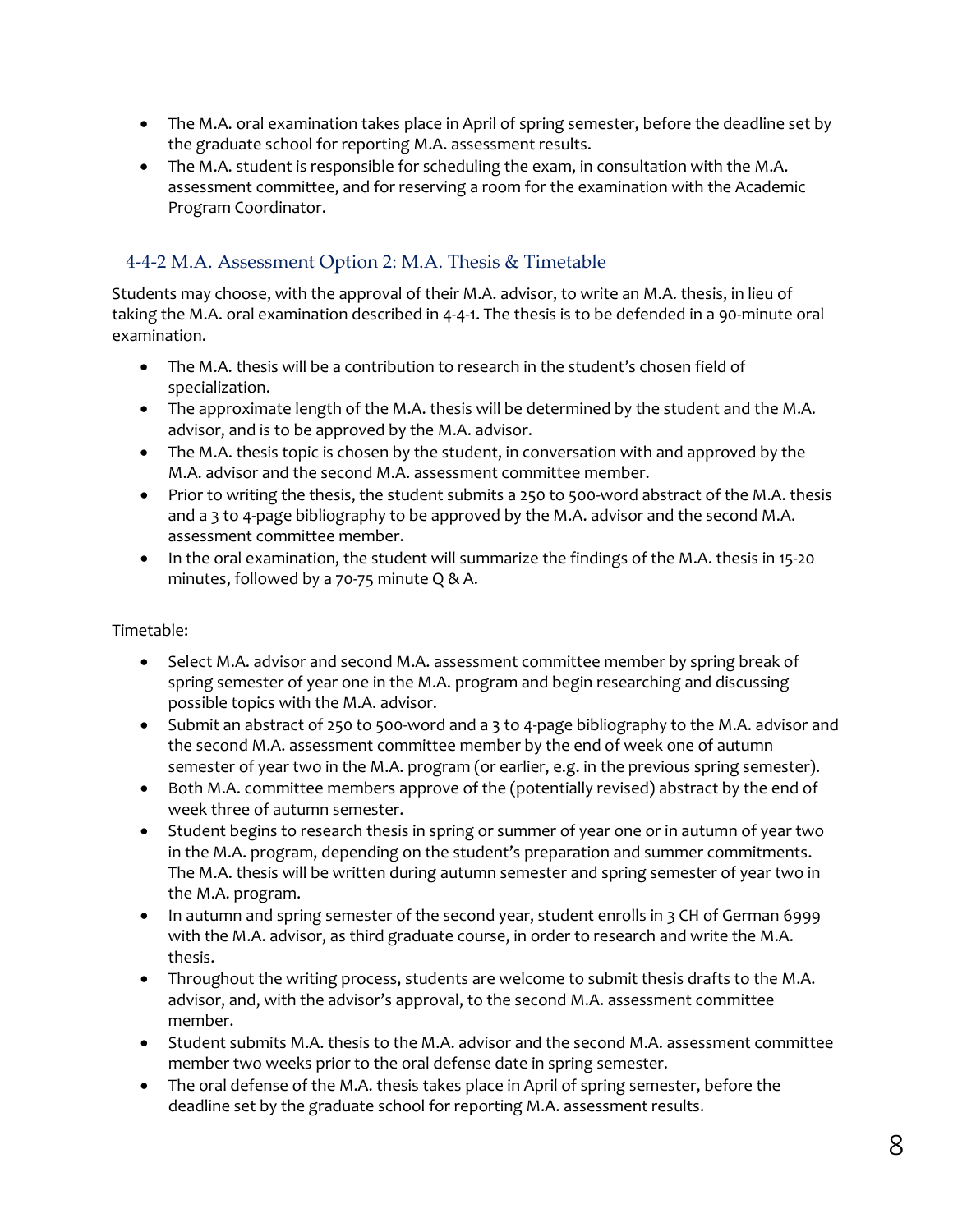• The M.A. student is responsible for scheduling the oral defense, in consultation with the M.A. assessment committee, and for reserving a room for the oral examination with the Academic Program Coordinator.

### 4-4-3 M.A. Assessment Advisor

M.A. oral examination option:

The M.A. advisor approves of the selection of readings/viewings/articles for the oral examination, together with the other MA committee member, oversees the preparation for the M.A. oral examination, and chairs the oral M.A. examination.

#### M.A. thesis & oral defense option:

The M.A. advisor approves of the selection of an M.A. thesis topic, together with the other M.A. committee member, oversees the preparation for the M.A. thesis, and chairs the oral M.A. examination.

### 4-4-4 M.A. Assessment Committee

The M.A. assessment committee consists of the M.A. advisor and one additional faculty member to be selected by the student, in consultation with the M.A. advisor. Both members of the committee must hold membership at the Category M or P in the graduate program.

### 4-4-5 Applying to Graduate

Students are responsible for applying to graduate via gradforms (GRADFORMS.OSU.EDU), at least two days before the firm deadline specified by the graduate school [\(https://gradsch.osu.edu/calendar/graduation](https://gradsch.osu.edu/calendar/graduation)), when the approved form with all required signatures is due to the Graduate School.

### 4-4-6 Evaluation

A student is considered to have successfully completed the M.A. assessment only when the decision of the student's M.A. assessment committee is unanimously affirmative. As soon after completing the Master's oral examination as practicable, students will be given a formal written statement by the DGS indicating whether they will be encouraged to continue their studies toward a Ph.D. in German at The Ohio State University.

| Sample Plan of Study <sup>1</sup> for M.A. students* (M.A. Oral Exam Option)          |                                                            |                                    |  |  |  |
|---------------------------------------------------------------------------------------|------------------------------------------------------------|------------------------------------|--|--|--|
| (Note: M.A. students are encouraged to apply for an additional year of study abroad.) |                                                            |                                    |  |  |  |
|                                                                                       | Autumn Semester                                            | <b>Spring Semester</b>             |  |  |  |
| Year <sub>1</sub>                                                                     | Ger 6600 (4-CH) <sup>2</sup> GTA-ship<br>Ger 6xxx $(3-CH)$ | Ger 6xxx (3-сн)<br>Ger 8xxx (3-сн) |  |  |  |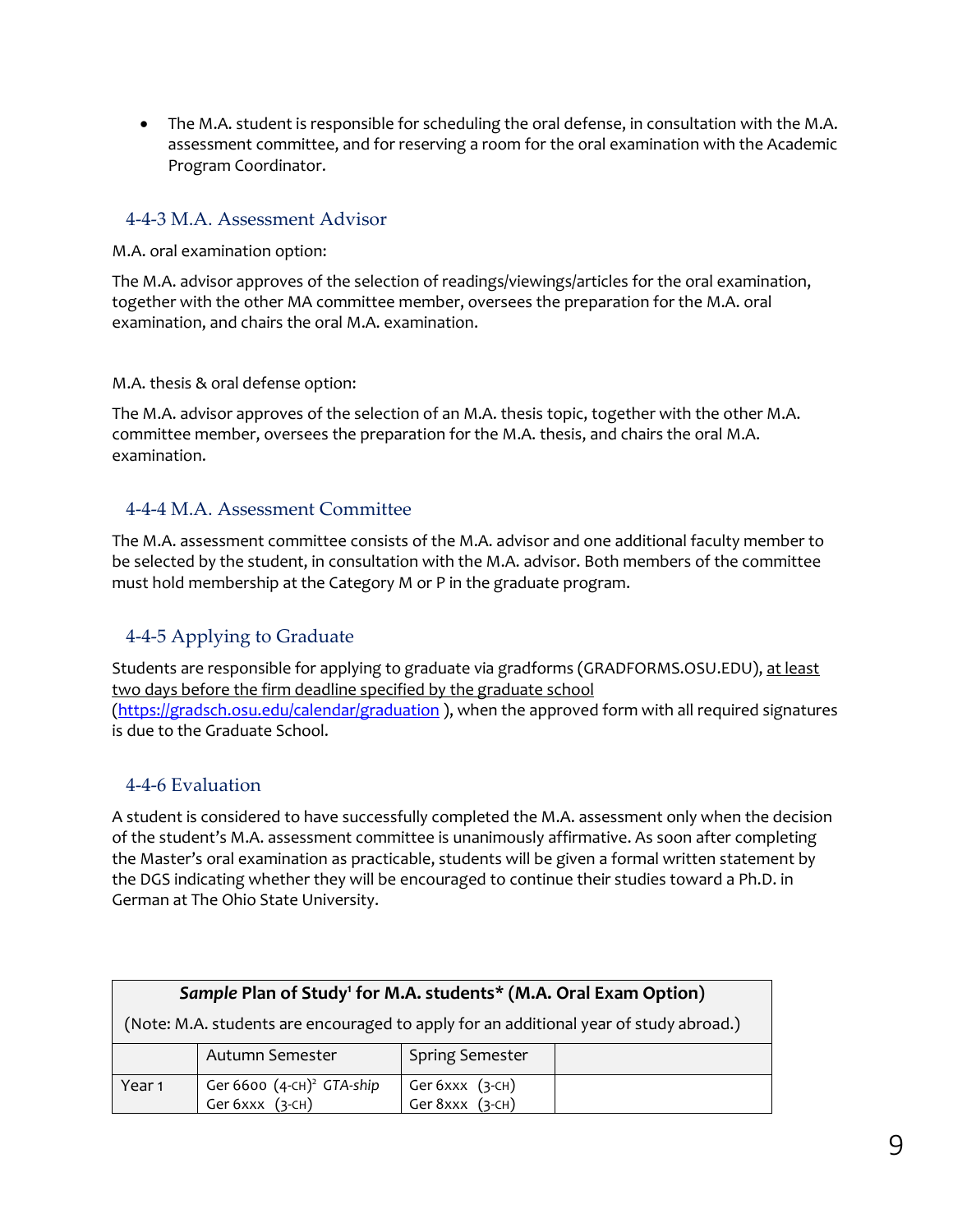|        | (3-CH)<br>$XXX^3$<br>Ger 6601 (1-CH) <sup>4</sup>                                                                                                 | $(3-CH)$<br>$XXX^3$<br>Ger 6601 (1-CH) <sup>4</sup>                                                      | $=$ 19 CH (M.A. credit hours)                                           |
|--------|---------------------------------------------------------------------------------------------------------------------------------------------------|----------------------------------------------------------------------------------------------------------|-------------------------------------------------------------------------|
| Year 2 | Ger $6$ xxx $(3-CH)$<br>Ger $8$ xxx $(3-CH)$<br>$(3-CH)$<br>$XXX^3$<br>Ger 6601 (1-CH) <sup>4</sup><br>Goethe Zertifikat C1<br>or TestDAF level 4 | Ger $8$ xxx $(3-CH)$<br>$(3-CH)$<br>$XXX^3$<br>Ger 6999 (3-CH)<br>Ger 6601 $(1-CH)^4$<br>M.A. assessment | $= 18$ CH (M.A. credit hours)<br>total = $37$ CH (M.A. credit<br>hours) |

<sup>1</sup>When planning your individual course of study, consult with the DGS.

 $2$  CH = credit hour

<sup>3</sup> A graduate-level course in GLL or in a related field to be approved by the DGS.

<sup>4</sup> The 1 credit hour earned in Ger 6601 does not count toward the M.A. degree.

\* *Note*: M.A. students who hold university or college fellowships are required to take 12 CH in autumn and spring semester, respectively, and 6 CH in summer semester.

| Sample Plan of Study' for M.A. students* (M.A. Thesis Option)                         |                                                                                                                               |                                                                                                      |                                                                         |  |  |
|---------------------------------------------------------------------------------------|-------------------------------------------------------------------------------------------------------------------------------|------------------------------------------------------------------------------------------------------|-------------------------------------------------------------------------|--|--|
| (Note: M.A. students are encouraged to apply for an additional year of study abroad.) |                                                                                                                               |                                                                                                      |                                                                         |  |  |
|                                                                                       | Autumn Semester                                                                                                               | <b>Spring Semester</b>                                                                               |                                                                         |  |  |
| Year <sub>1</sub>                                                                     | Ger 6600 $(4$ -CH $)^2$ GTA-ship<br>Ger $6xxx$ $(3-CH)$<br>$XXX3$ (3-CH)<br>Ger 6601 $(1-CH)^4$                               | Ger $6$ xxx $(3-CH)$<br>Ger $8$ xxx $(3-CH)$<br>$XXX3$ (3-CH)<br>Ger 6601 (1-CH) <sup>4</sup>        | $=$ 19 CH (M.A. credit hours)                                           |  |  |
| Year <sub>2</sub>                                                                     | Ger $8$ xxx $(3-CH)$<br>$XXX3$ (3-CH)<br>Ger 6999 (3-CH)<br>Ger 6601 $(1-CH)^4$<br>Goethe Zertifikat C1<br>or TestDAF level 4 | Ger $8$ xxx $(3-CH)$<br>$XXX3$ (3-CH)<br>Ger 6999 $(3-CH)$<br>Ger 6601 $(1-CH)^4$<br>M.A. assessment | $= 18$ CH (M.A. credit hours)<br>total = $37$ CH (M.A. credit<br>hours) |  |  |

<sup>1</sup>When planning your individual course of study, consult with the DGS.

 $2$  CH = credit hour

<sup>3</sup> A graduate-level course in GLL or in a related field to be approved by the DGS.

<sup>4</sup> The 1 credit hour earned in Ger 6601 does not count toward the M.A. degree.

\* *Note*: M.A. students who hold university or college fellowships are required to take 12 CH in autumn and spring semester, respectively, and 6 CH in summer semester.

# <span id="page-9-0"></span>**5. DOCTORAL DEGREE PROGRAM**

## <span id="page-9-1"></span>5-1 Program Objectives

The doctoral program entails a concentration and breadth of study designed to foster productive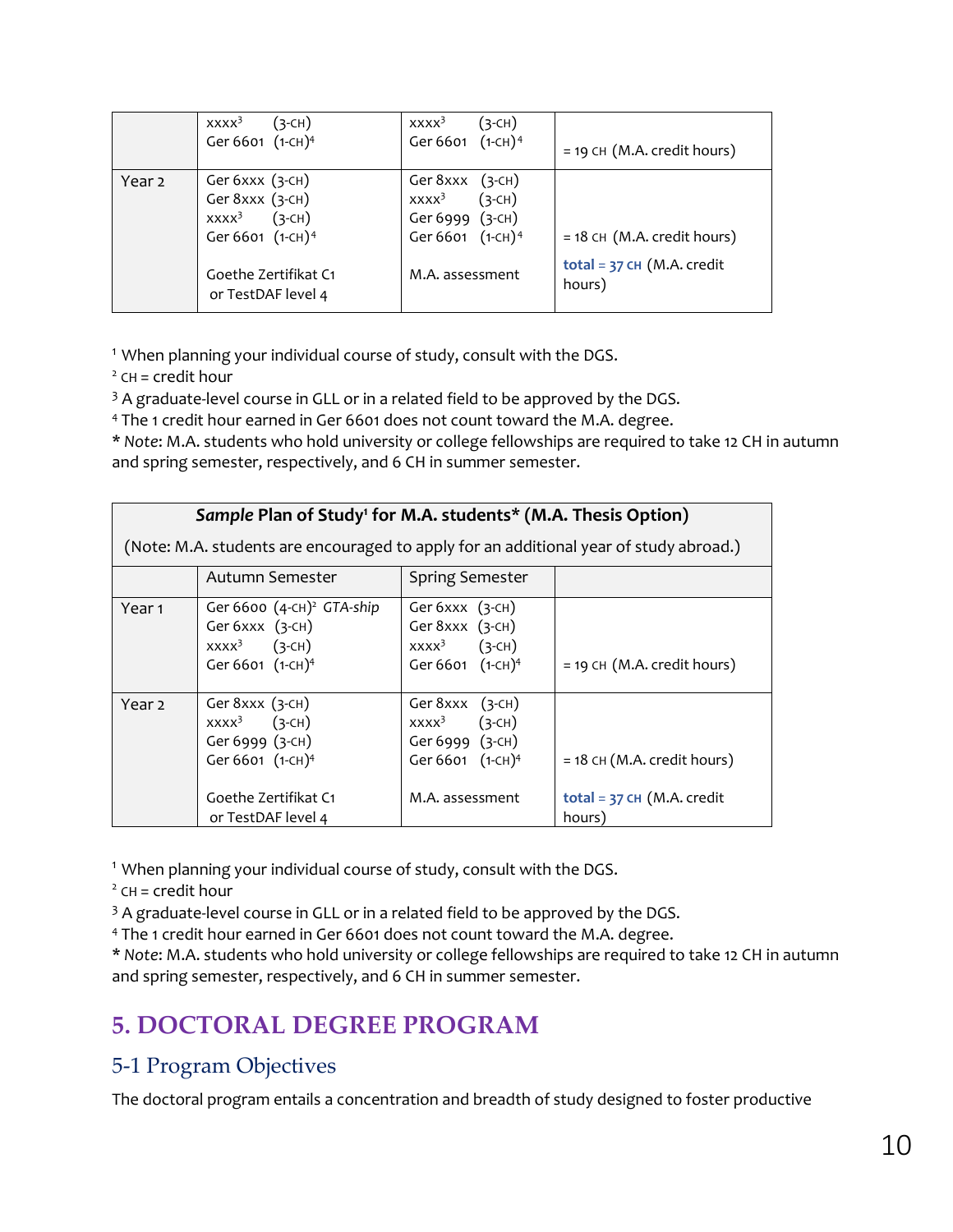and independent scholarship in German literature, film, intellectual history, culture, and language. The program encompasses advanced coursework, the writing of research papers, the successful completion of a written and oral Candidacy Examination, and the submission of a dissertation prospectus, and culminates in the presentation and defense of a dissertation. Ph.D. students receive in-depth preparation for teaching German language and culture.

Learning Goals:

Ph.D. graduates in GLL will

1. have an extensive and thorough knowledge in German Studies, as well as in an area of specialization, and advanced knowledge in one or two secondary areas,

2. be able to develop and analyze research questions and apply their knowledge to investigate them, thereby advancing knowledge through creative scholarship,

3. be able to present their research in their subject areas clearly, cogently and persuasively in speaking and in writing (in English or in German),

4. be able to use the German language effectively on the intermediate/advanced level (B2/C1-level; TestDaF level four), in speaking, reading, listening, and writing,

5. be able to teach at all levels of the German Studies Curriculum effectively (introductory level German language & advanced language and culture classes), and

6. have effective professional skills including oral and written communication, leadership, independence, and teamwork, all performed in an ethical manner.

Students must complete the qualifying German language examination described in section 4-2-4 above unless this requirement is waived by the GSC.

## <span id="page-10-0"></span>5-2 Requirements for the Ph.D.

- The OSU graduate school requires a minimum of 50 CH of coursework beyond the M.A., and 80 CH of coursework for students completing both their M.A. and Ph.D. at Ohio State.
- A minimum of eight 3-CH, 8000-level seminars. In their first year, Ph.D. students normally enroll in three 8000-level seminars in autumn and spring semester, respectively. In autumn semester of their second year, students normally enroll in two 8000-level seminars and in 3 CH hours of 8193. In spring semester of their second year, students enroll in 9 CH of 8193.
- Until they are ABD, students may enroll in additional courses and seminars, with the approval of their advisor and the DGS.
- Students can take up to one course per semester outside of the Department, with prior approval of the instructor, their advisor, and the DGS.
- Three seminar papers. (The *Seminar Paper Completion Form* can be found on the Academic Program Coordinator's webpage.) With DGS approval, one of the three required seminar papers may be written in a non-GLL seminar. Papers written at another university, e.g. during a study abroad, require the review and approval of the DGS.
- Students who have not fulfilled the language requirement in the GLL M.A. program must pass either the Goethe-Zertifikat C1 examination with a rating of good or better, or the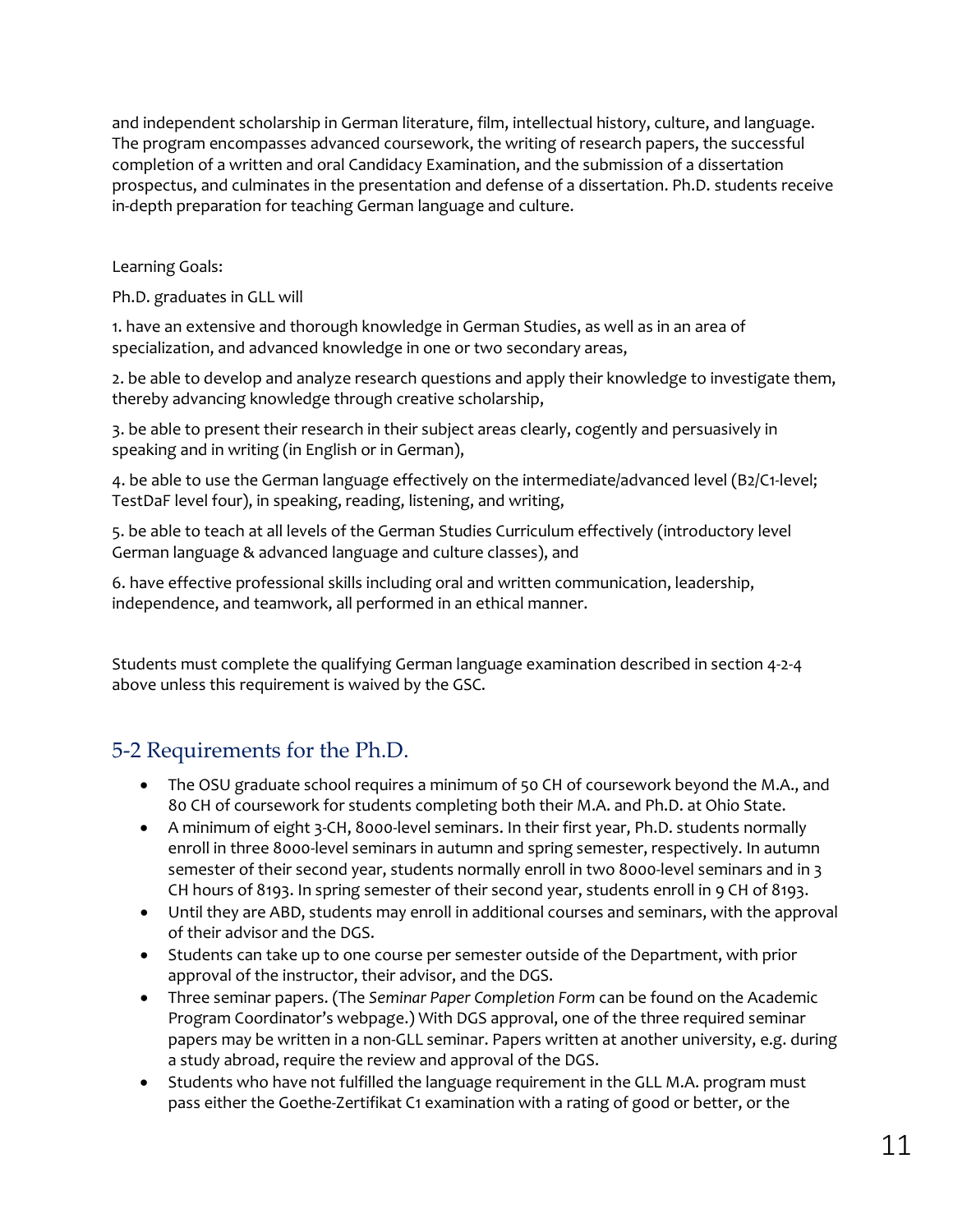TestDaF with an overall average rating of level 4 or better. This requirement is normally waived for native speakers.

- A good reading knowledge of French or another foreign language that is essential to the student's research area. The foreign language requirement may be satisfied by completion of French 6571 and 6572 with a grade of "B" or better, or by passing the Graduate Reading Proficiency Exam administered by the Department of French and Italian. The foreign language requirement must be completed prior to the writing of the Candidacy Examination.
- Students must maintain a grade point average of 3.0 or above to remain in good standing. Students must make good progress in their teaching abilities, consistently follow through on their teaching responsibilities, and receive at least satisfactory evaluations on their teaching performance assessment by the German language program director. An unsatisfactory performance evaluation may result in non-renewal of their GTA contract. (For more information see [https://gradsch.osu.edu/handbook,](https://gradsch.osu.edu/handbook) section 5.)
- Successful completion of the candidacy examination prospectus, the Ph.D. candidacy examination, the dissertation prospectus, and the dissertation defense.

### 5-2-1 The Flexible Ph.D.

Ph.D. students may develop and follow an individually adjusted timetable, which may include different course requirements. The individually adjusted timetable needs to be reviewed and approved by the student's advisor and committee members, and by the DGS.

## <span id="page-11-0"></span>5-3 Scheduling Courses for Ph.D. Students

### 5-3-1 Course Requirements

Course requirements for GTAs who are pre-candidacy:

- Three graduate-level courses per semester (totaling at least 8 CH). (For credit hour limits see see [https://gradsch.osu.edu/handbook,](https://gradsch.osu.edu/handbook) section 3.)
- With the approval of the DGS, students may enroll in a graduate-level course offered by other departments for their third course (e.g. in order to pursue a graduate minor, interdisciplinary specialization, or certificate, see [https://gradsch.osu.edu/degree-options\)](https://gradsch.osu.edu/degree-options). Ph.D. students considering courses outside the Department must review the course prerequisites ("Prereq.") in the course catalogue, and are strongly encouraged to contact the instructor prior to enrolling. A course taken outside the Department must be reviewed and approved by the DGS.

Course requirements for Fellowship students who are pre-candidacy:

• Ph.D. students holding a University or College Fellowship are required to register for a minimum of 12 CH (4 graduate-level courses) each semester the appointment is held, except in Summer term when the minimum is 6 CH.

Continuous Enrollment Policy for students who are post-candidacy/ABD (*All but Dissertation*):

• All students who advance to ABD status following the Ph.D. Candidacy Examination must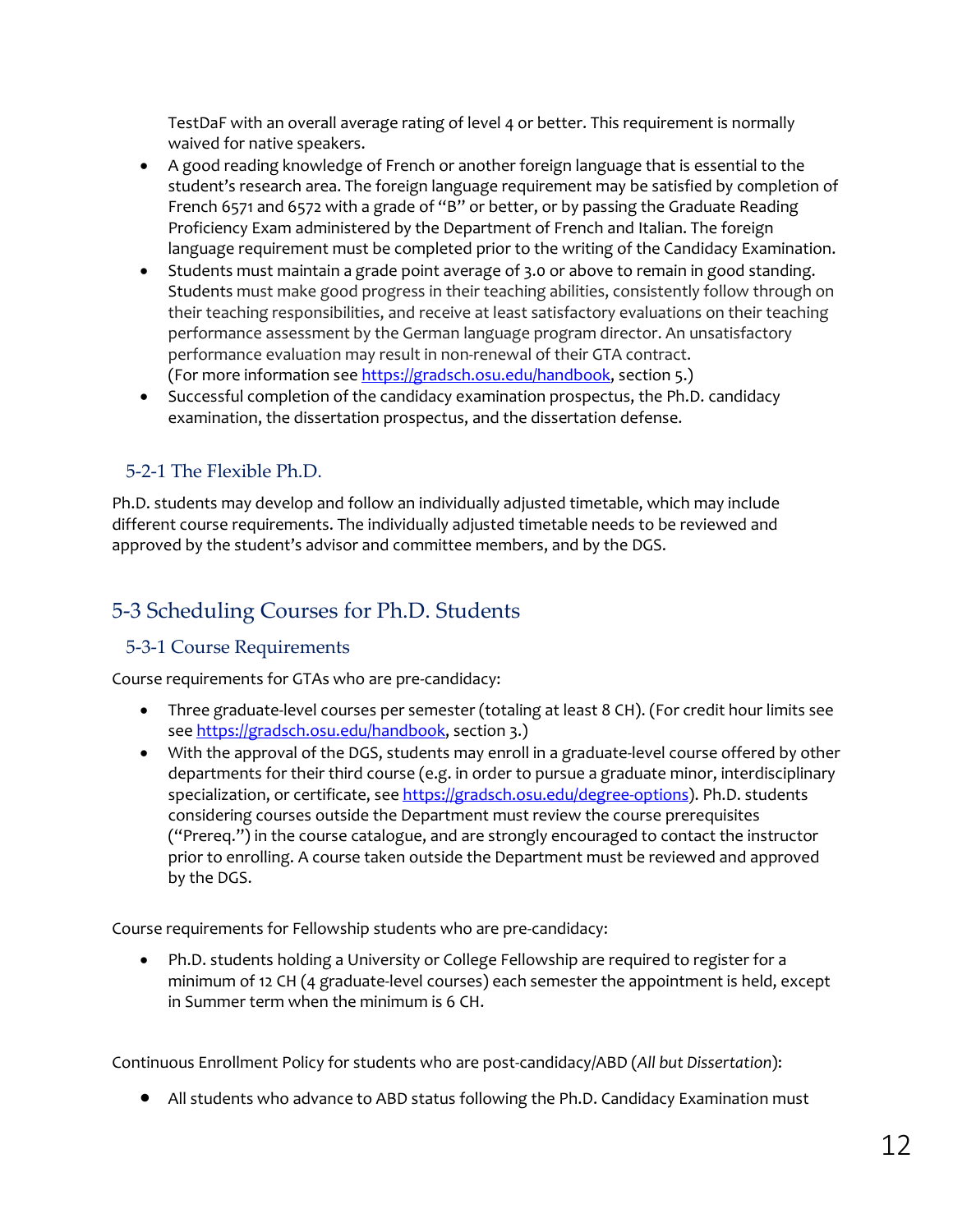register for 2 CH of Ger 8999 (Dissertation Research) and 1 CH of Ger 8500 (Doctoral Colloquium) each semester (Summer Term excluded). Students may not enroll in more than those 3 CH. (Leave policy: [https://gradsch.osu.edu/handbook/7-8-doctoral-candidacy\)](https://gradsch.osu.edu/handbook/7-8-doctoral-candidacy)

#### 5-3-2 German 8193

In German 8193, which is taken with the student's advisor, students prepare the annotated bibliography and the dissertation prospectus for their candidacy examination.

### 5-3-3 German 6601 – Teaching Practicum

GTAs are required to enroll in 1 CH of German 6601 whenever they teach a lower-division, 1000-level German language class. German 6601 is graded S/U and the credit hour does not count toward the required credit hours for the graduate degree.

#### 5-3-4 Courses at the 4000- and 5000-levels

See section 4-3-4.

#### 5-3-5 Credit by Examination (EM Credit)

See section 4-3-5.

#### 5-3-6 Repetition of courses

Students who receive a grade of C or lower in a course required for the Ph.D. must repeat the course in order to fulfill the requirement. Students may, with the approval of the DGS, repeat any course in which they have received a grade of C+ or lower.

### 5-3-7 Grading

The following courses in the Ph.D. program are graded "S/U" ("Satisfactory/Unsatisfactory"): German 8189, 8193, 8500, 8501, and 8999. All other courses are graded on a scale "A-E."

## <span id="page-12-0"></span>5-4 Timetable for the Ph.D. Candidacy Examination, Prospectus Defense and Dissertation Defense

Students normally

- pass the Ph.D. Candidacy Examination, which includes the defense of the dissertation prospectus, at the end of spring semester of their second year;
- defend their dissertation at the end of their fourth year, or of their fifth year, if they spend a year abroad.

Ph.D. students may develop and follow an individually adjusted timetable, to be reviewed and approved by the student's advisor and committee members, and by the DGS (see section 5-2-1).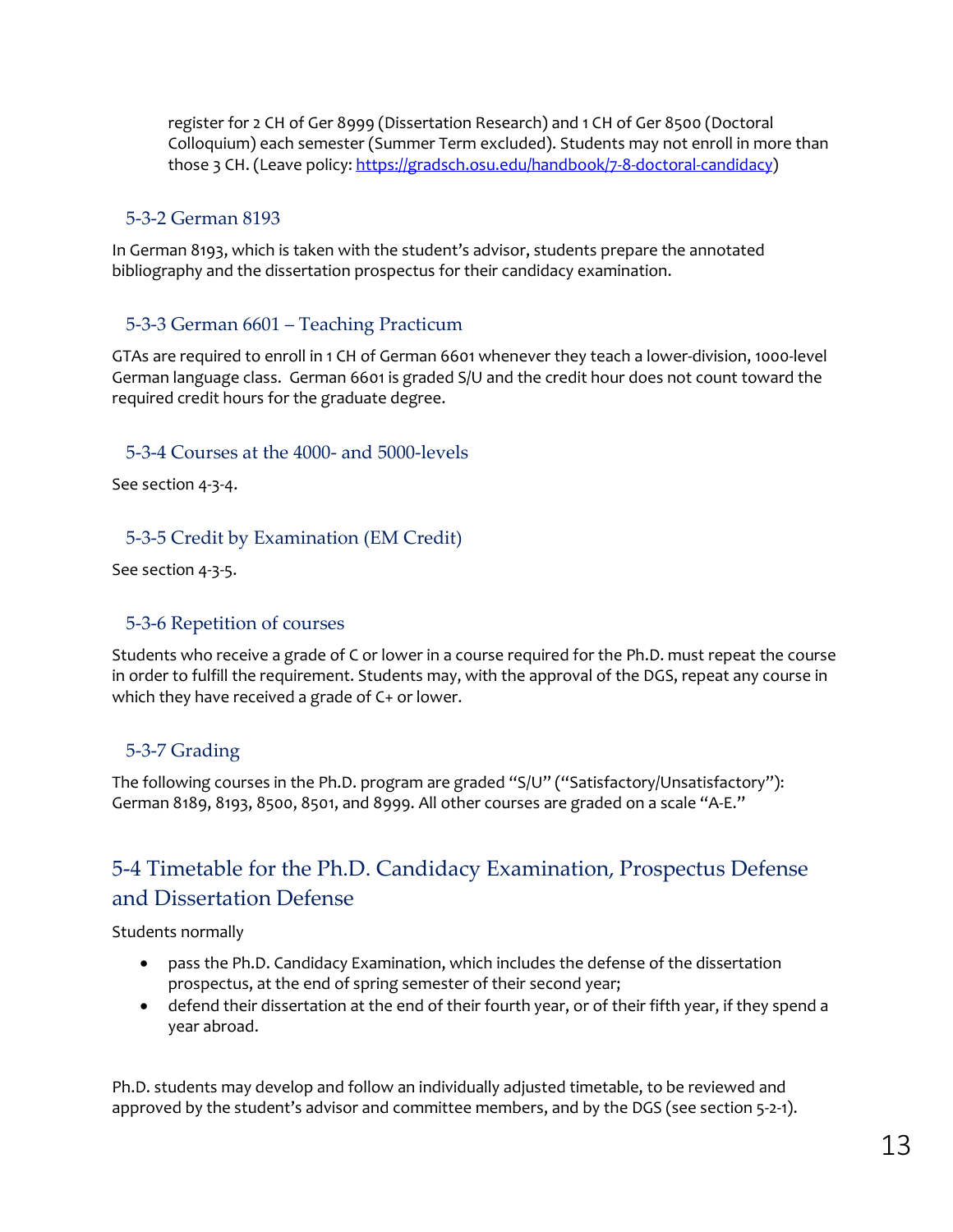## <span id="page-13-0"></span>5-5 Annual Progress Checklist/Report

Pre-ABD students will complete the department's Annual Progress Checklist, noting seminar paper titles, awards and activities of which the graduate faculty should be aware. Each year, ABDs will submit a one-page report on dissertation progress, accompanied by a current *CV*, to the DGS.

| Sample Plan of Study <sup>1</sup> for Ph.D. students*                            |                                                                                                 |                                                                                                                           |                                      |  |
|----------------------------------------------------------------------------------|-------------------------------------------------------------------------------------------------|---------------------------------------------------------------------------------------------------------------------------|--------------------------------------|--|
| (Note: Students are encouraged to apply for an additional year of study abroad.) |                                                                                                 |                                                                                                                           |                                      |  |
|                                                                                  | Autumn Semester                                                                                 | <b>Spring Semester</b>                                                                                                    |                                      |  |
| Year <sub>1</sub>                                                                | Ger $8$ xxx $(3-CH)^2$<br>Ger $8$ xxx $(3-CH)$<br>$XXX3$ (3-CH)<br>Ger 6601 (1-CH) <sup>4</sup> | Ger 8xxx (3-CH)<br>Ger $8$ xxx $(3-CH)$<br>$XXX3$ (3-CH)<br>Ger 6601 (1-CH) <sup>4</sup>                                  | $= 18$ CH (Ph.D. credit hours)       |  |
| Year 2                                                                           | Ger 8193 (3-CH)<br>Ger $8$ xxx $(3-CH)$<br>$XXX3$ (3-CH)<br>Ger 6601 (1-CH) <sup>4</sup>        | German 8193 (9-CH)<br>Ger 6601 $(1-CH)^4$<br>End of semester:<br>Candidacy<br>Examination<br>& Dissertation<br>Prospectus | $=$ 18 CH (Ph.D. credit hours)       |  |
| Year 3                                                                           | Ger 8500 (1-CH)<br>Ger 8999 (2-CH)<br>Ger 6601 (1-CH) <sup>4</sup>                              | Ger 8500 (1-CH)<br>Ger 8999 (2-CH)<br>Ger 6601 (1-CH) <sup>4</sup>                                                        | $= 6$ CH (Ph.D. credit hours)        |  |
| Year 4                                                                           | Ger 8500 (1-CH)<br>Ger 8999 (2-CH)<br>Ger 6601 (1-CH) <sup>4</sup>                              | Ger 8500 (1-CH)<br>Ger 8999 (2-CH)<br>Ger 6601 (1-CH) <sup>4</sup>                                                        | $= 6$ CH (Ph.D. credit hours)        |  |
|                                                                                  |                                                                                                 | Dissertation Defense                                                                                                      | total = $48$ CH (Ph.D. credit hours) |  |

<sup>1</sup> When planning your course of study, consult with the DGS. For adjusted plans of study see 5-2-1. **<sup>2</sup>** CH = credit hour

**<sup>3</sup>** A graduate-level course in GLL or in a related field to be approved by the DGS.

<sup>4</sup> The 1 credit hour earned in Ger 6601 does not count toward the M.A. degree.

\* *note*: Pre-ABD students who hold fellowships are required to take 12 CH per semester (6 CH in the summer semester).

## <span id="page-13-1"></span>5-6 Ph.D. Candidacy Examination

### 5-6-1 Advisor, Committee & Timetable

At the beginning of autumn semester of their second year (or earlier), students select a candidacy examination advisor, who also serves as committee chair, from the faculty of GLL (who must be category P faculty in the German graduate program), and, in coordination with the advisor, two or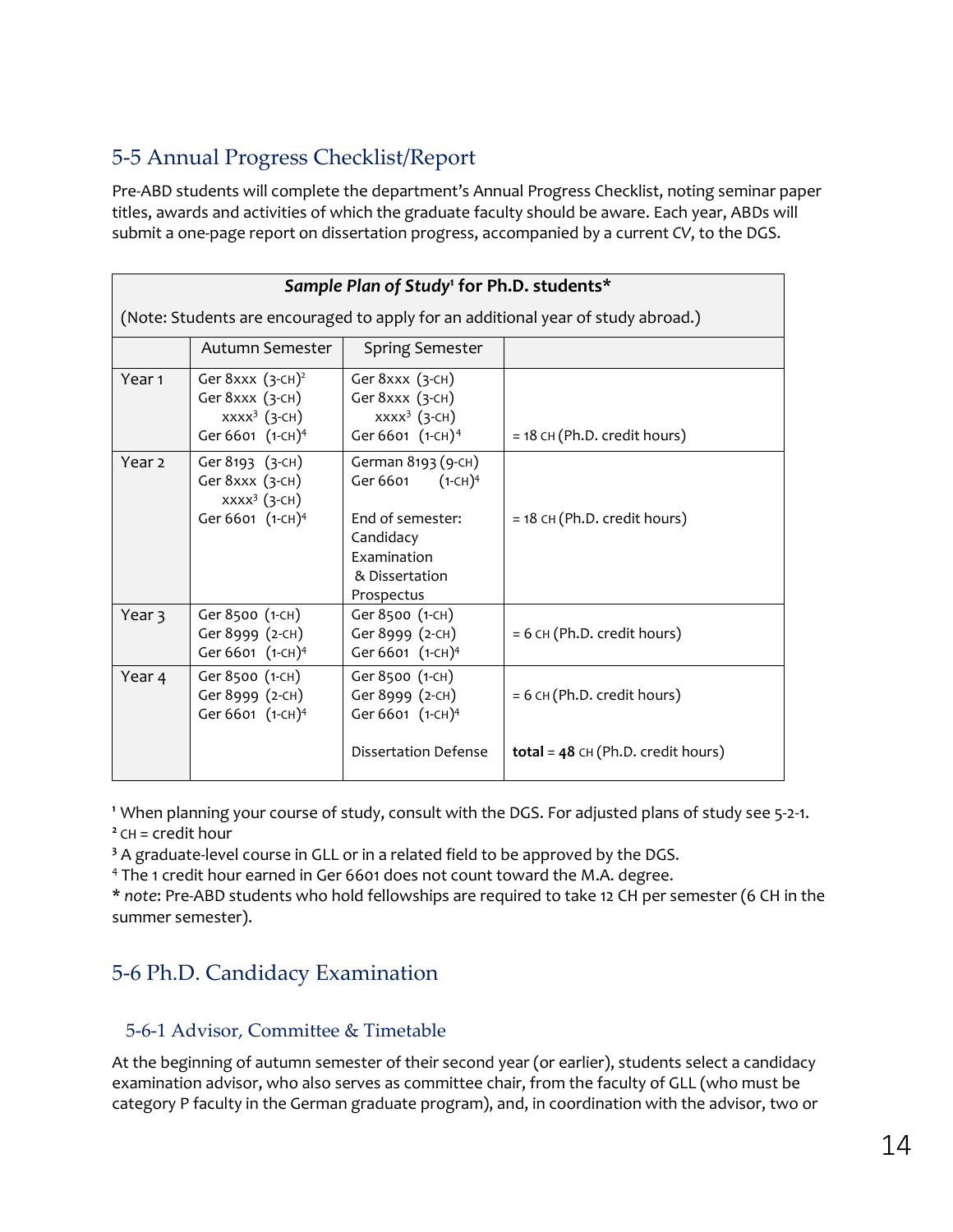more additional members of the Graduate Faculty for the candidacy examination committee.

- After choosing their candidacy examination advisor and committee, the student downloads and completes the *Selection of Candidacy Examination Committee* form, which can be found on the Academic Program Coordinator's webpage, and emails it with all required signatures to the DGS (cc: Academic Program Coordinator).
- Changes to the committee must be approved by the DGS.

### 5-6-2 Ph.D. Candidacy Examination Prospectus & Timetable

The candidacy examination prospectus includes

a) a bibliography containing 50 to 80 titles, divided into three sections: two areas of breadth and one area of focus;

b) a 500-word prospectus that explains the rationale behind the bibliography to be annotated for the exam, and that serves at the same time as an abstract of the dissertation prospectus.

The candidacy examination prospectus must be submitted and approved by the candidacy examination committee by the end of autumn semester prior to the spring semester in which the candidacy examination is taken. The student meets with the committee prior to deciding the two areas of breadth and area of focus.

### 5-6-3 Ph.D. Candidacy Examination Prerequisites

No portion of the candidacy examination may be scheduled for a student who has not completed the minimum course requirements for the Ph.D. (including the completion of the three required seminar papers).

The student must initiate the *Application for Candidacy* form through gradforms (GRADFORMS.OSU.EDU) at least two days before the published deadline, which is firm.

### 5-6-4 Ph.D. Candidacy Examination & Timetable

The Ph.D. candidacy examination consists of the following elements:

a) an annotated bibliography (cf. [https://owl.english.purdue.edu/owl/resource/614/01/\)](https://owl.english.purdue.edu/owl/resource/614/01/)

that

- includes 50 to 80 titles, divided into three sections: two areas of breadth and one area of focus
- is vetted by the candidacy examination committee
- includes short (1–2 paragraph) annotations that describe the content and the relevance of each entry to the guiding question/topic for the field of focus;

b) a written, approximately 10 to 15-page dissertation prospectus (3750-5000 words, no extra bibliography) that names and explains the research question(s) that the titles in the annotated bibliography help illuminate. The research question(s) should relate to the planned dissertation.

The dissertation prospectus should contain the following items: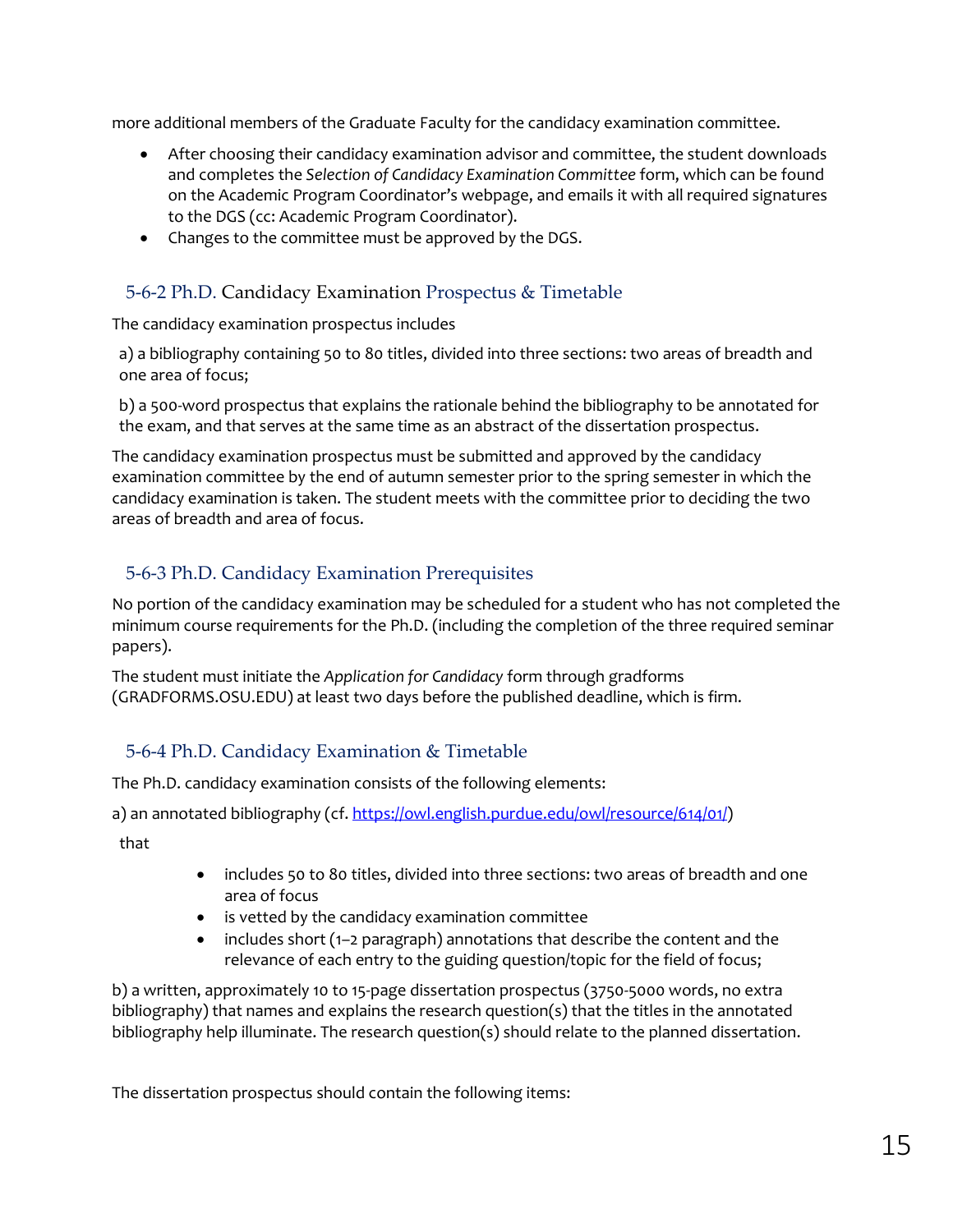- project description
- outline of the project's history and current state of research
- delineation of the contribution of the dissertation to scholarly knowledge
- explanation of the methodology
- outline of dissertation chapters

c) an oral examination of two hours on the bibliography in which the candidate demonstrates a thorough grasp of the material and of how the material relates to a set of questions to be at the center of her planned dissertation research.

The candidacy examination normally takes place at the end of spring semester of the student's second year in the Ph.D. program. An individually adjusted timetable is possible (see 5-2-1).

### 5-6-5 Summary of Ph.D. Candidacy Examination Timetable

It is expected that the exam will be structured according to the following optimal timetable:

- The candidacy examination committee is formed at the beginning of autumn semester of the student's second year in the Ph.D. program.
- The candidacy examination abstract and bibliography is approved by the candidacy examination committee by the end of autumn semester of the student's second year in the Ph.D. program.
- The completed annotated bibliography and dissertation prospectus are submitted to the candidacy examination committee two weeks prior to the oral candidacy examination in spring semester of the student's second year in the Ph.D. program.

An individually adjusted timetable is possible (see 5-2-1).

### 5-6-6 Candidacy Examination Evaluation and Repetition

If the annotated bibliography and/or prospectus is deemed unsatisfactory, the Ph.D. examination committee may require the student to revise the documents and to postpone the oral examination. The oral examination can then take place in autumn semester following the spring semester for which the examination was originally scheduled.

If the oral examination is deemed unsatisfactory, the examination may be retaken, but not until one complete academic semester has elapsed.

Candidacy examinations will be given only once each semester and will not be scheduled during the Summer Term.

#### 5-6-7 Candidacy Status and Course Scheduling

Provided that the student is in good standing at the end of the spring semester in which the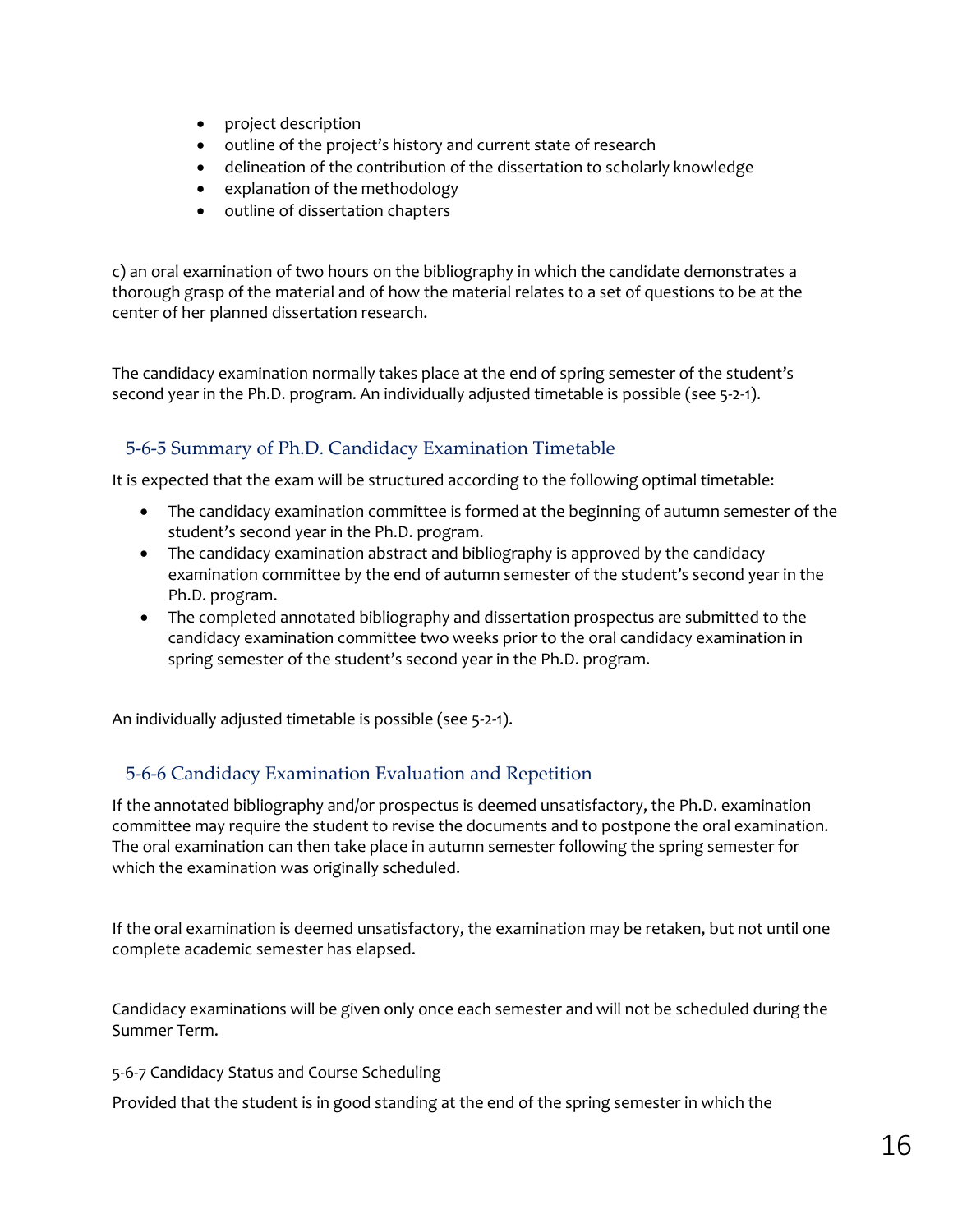candidacy examination has been successfully completed, the student will be a candidate for the doctoral degree. Admission to candidacy signifies that the student is judged to be properly prepared to undertake work on the dissertation. A student is normally expected to enroll in 2 CH of German 8999 (Dissertation Research) and 1 CH of German 8500 (Doctoral Colloquium) in all autumn and spring semesters after passing the candidacy examination.

5-6-8 Candidacy Status Time Limit, Cancellation and Reinstatement

For information about these matters consul[t https://gradsch.osu.edu/handbook/7-8-doctoral](https://gradsch.osu.edu/handbook/7-8-doctoral-candidacy)[candidacy.](https://gradsch.osu.edu/handbook/7-8-doctoral-candidacy)

## <span id="page-16-0"></span>5-7 Dissertation

### 5-7-1 Dissertation Goals

The dissertation is a scholarly contribution to knowledge in the student's area of specialization. By researching and writing a dissertation, the student is expected to demonstrate a high level of knowledge in the field of specialization and its relation to German Studies at large, and the capability to function as an independent scholar.

### 5-7-2 Dissertation Advisor and Dissertation Committee

The student selects a dissertation advisor (a category P faculty in the German graduate program), who also serves as chair of the committee, and at least two other committee members from the graduate faculty (category P) who are suggested by the student and approved by the DGS. The student downloads and completes the *Selection of Dissertation Committee* form, which can be found on the Academic Program Coordinator's webpage, and emails it with all required signatures to the DGS (cc: Academic Program Coordinator.)

Changes to the committee must be approved by the DGS.

## 5-7-3 Dissertation & Timetable

Members of the dissertation committee (including the advisor) who are neither on leave nor on vacation must be given at least six weeks before the Graduate School's draft-approval deadline to read and comment on a complete draft. (Exceptions to this rule are permissible only by unanimous agreement between the dissertation committee and the candidate.)

The dissertation is normally completed at the end of the fourth year in the Ph.D. program. A different timetable is possible (see 5-2-1).

## 5-7-4 Dissertation Defense (Final Oral Examination)

*Scheduling:* The student must initiate the *Application to Graduate-PhD* form through gradforms (GRADFORMS.OSU.EDU) at least two days before the published deadline, which is firm. At the time of application, doctoral degree candidates must also submit to the committee a complete, typed dissertation document draft for format review and submit the appropriate form with all required signatures electronically through gradforms by the published deadline. (See <https://gradsch.osu.edu/completing-your-degree/dissertations-theses/format-review-and-submission>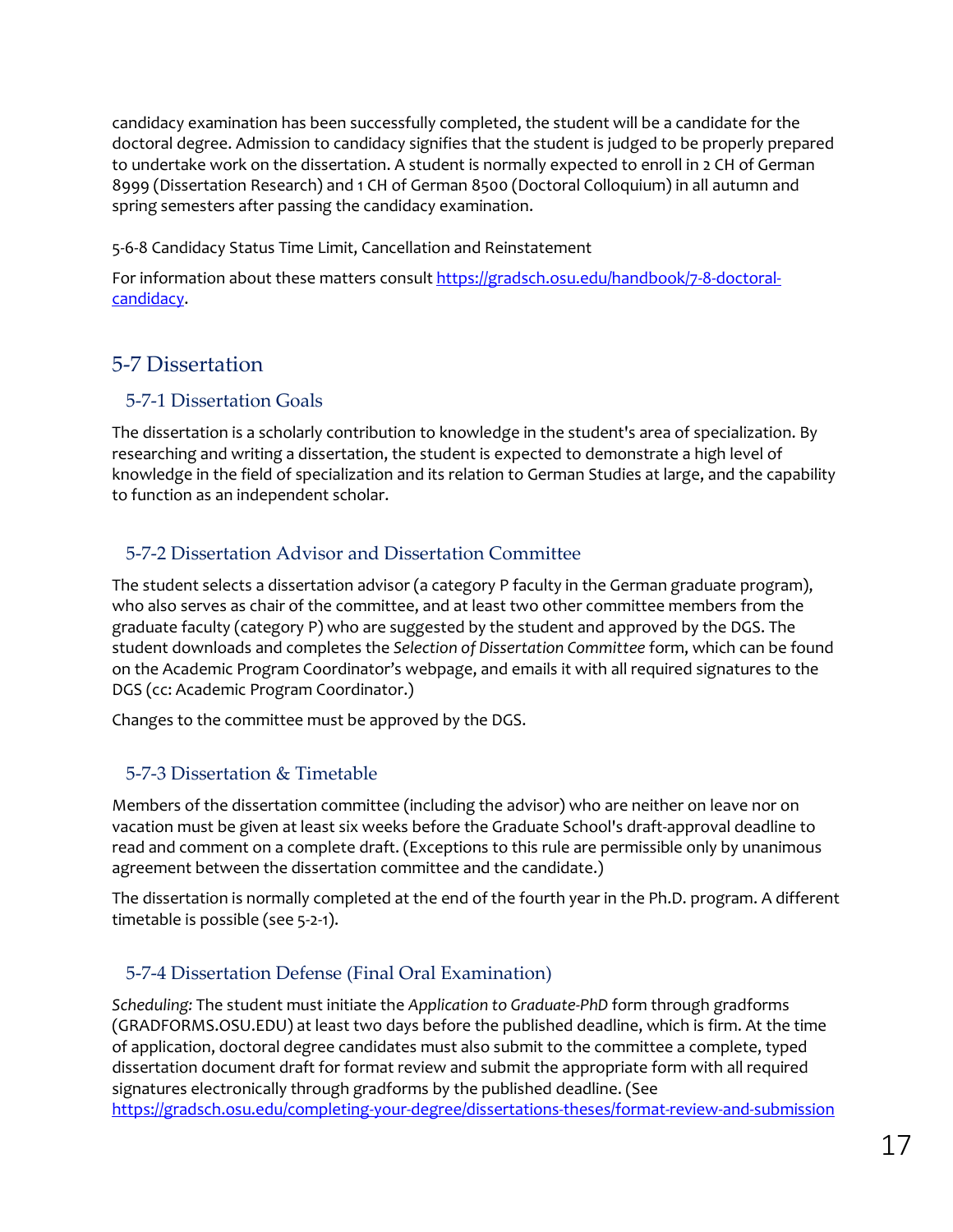for details.)

*The Dissertation Defense* is open to all members of the Graduate Faculty and to graduate students of the Department. Those who attend must be present for the entire examination; however, only the members of the Final Oral Examination Committee may be present for discussion of the candidate's performance and the decision about its outcome. The student is considered to have completed the final oral examination successfully only when the decision of the Final Oral Examination Committee is unanimously affirmative. Each examiner indicates judgment by signing through gradforms by the published deadline. (Se[e https://gradsch.osu.edu/handbook](https://gradsch.osu.edu/handbook) section 7.11)

*Submission of Dissertation*: The approved dissertation is to be submitted electronically via OhioLINK as PDFs with imbedded fonts (PDF/A) and accepted by the Graduate School before the approval form can be turned in. All Ohio State dissertations are also archived with ProQuest/UMI. (See the Graduate School section on **Final Semester Procedures and Timelines.**)

# <span id="page-17-0"></span>**6. GRADUATE ASSOCIATES**

The career goal of candidates for an advanced degree in German is normally a teaching position. Accordingly, the Department makes available appointments as Graduate Teaching Associate (GTA), Graduate Research Associate (GRA), and Graduate Administrative Associate (GAA). Students selected for a GTA appointment must enroll in German 6600 (Introduction to Teaching and Learning German at the College Level) in their first semester of teaching. A student who has participated in the teaching program will be expected to have acquired a basic knowledge of teaching methods and to have developed essential classroom skills.

## 6-1 Terms of appointment

Graduate Associates are normally appointed for an entire academic year at 50 percent (twenty hours per week). Current rules of the Division of Arts and Humanities allow the Department to renew the appointment of Graduate Associates annually; \*departmental policies for reappointment are spelled out in greater detail in section 6-4 below. The terms of appointment may occasionally be increased by the Chairperson of the Department based on departmental needs and the availability of funds. All associates must be enrolled for at least 8 CH during each semester a 50 percent or greater GA appointment is held.

Where appropriate, the Chairperson of the Department will offer reappointment in writing as early as possible in spring semester but not later than two weeks before the final day of classes. Graduate Associates should accept or decline reappointment in writing within one week of the offer.

## 6-2 Eligibility

For Graduate Associate eligibility requirements see [https://gradsch.osu.edu/pursuing-your](https://gradsch.osu.edu/pursuing-your-degree/graduate-associates)[degree/graduate-associates.](https://gradsch.osu.edu/pursuing-your-degree/graduate-associates)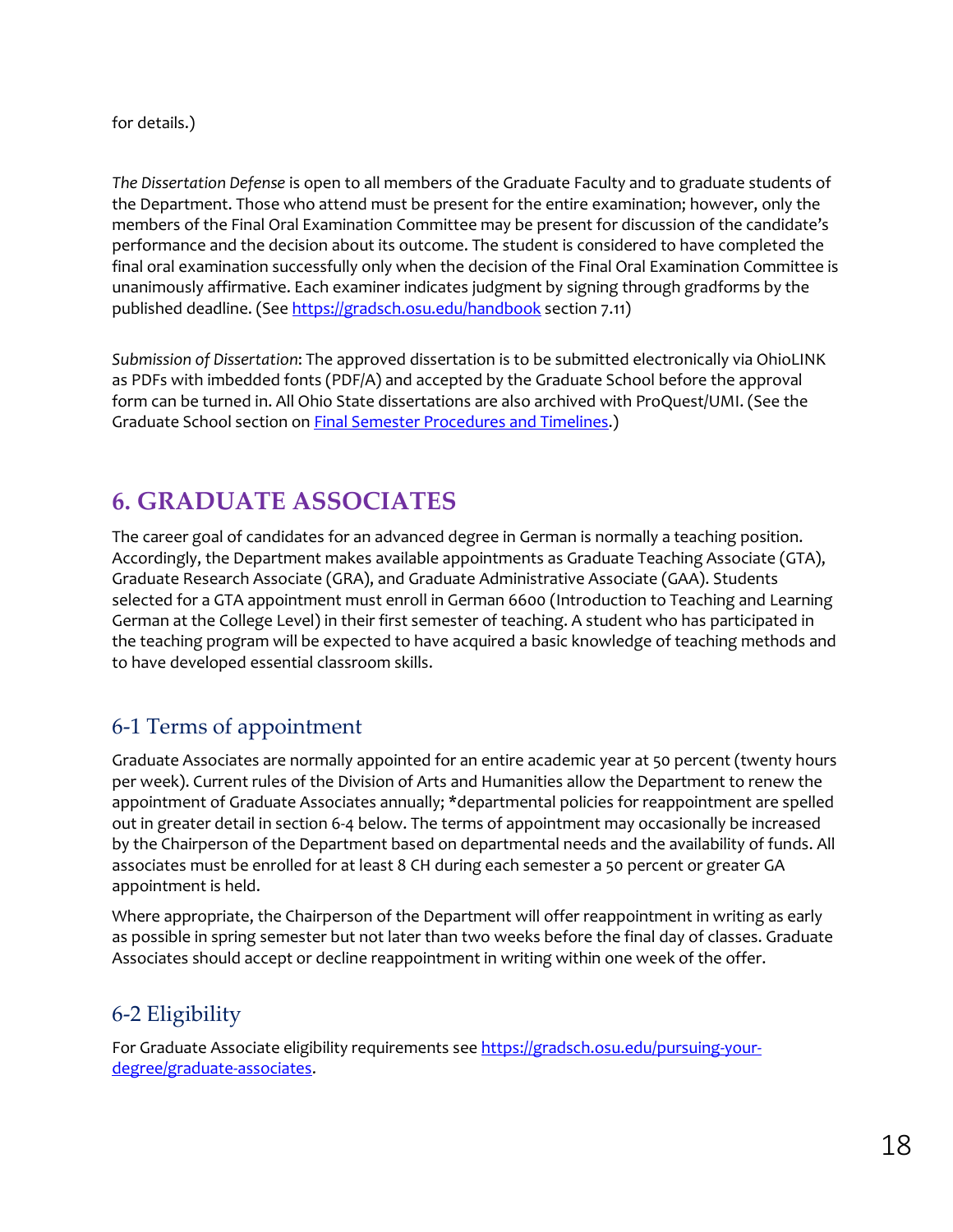## 6-3 Criteria and Procedures for Selection of Graduate Associates

The Chairperson of the Department will appoint new Graduate Associates as needed from the pool of available applicants recommended by the GAC of the Department. The criteria for initial appointment as a Graduate Associate are the same as those for admission to the graduate program in German. In recommending candidates for appointment, the GAC will consider an applicant's probability of success as a graduate student and Graduate Associate based on:

- a) undergraduate major and cumulative grade point average;
- b) proficiency in spoken and written German and English;
- c) scores from the Graduate Record Examinations;
- d) letters of recommendation and other materials submitted in support of the application.

## 6-4 Reappointment of Graduate Associates: Departmental Criteria and Procedures

The Chairperson of the Department renews the contracts of Graduate Associates based upon the recommendation of the GSC. Pending adequate funding from the Division of Arts and Humanities, the Department seeks to support all students in good standing for at least six years (five years of GTA-ship, one year of other forms of support).

Candidates for reappointment will be asked each January to identify themselves in writing. Once the pool of candidates has been established, the GSC of the Department will meet to conduct its annual evaluation of each graduate student and to provide the Chairperson of the Department with its judgment of the relative standing of each. The discussion will restrict itself to students' academic progress and their performance as Graduate Associates, if applicable. Where appropriate, the Chairperson of the Department will offer reappointment in writing. Graduate Associates should accept reappointment by signing the *Graduate Associate Appointment Document* (i.e., your contract), which will be issued electronically.

The Department is often able to support Ph.D. students for an additional year of funding beyond that offered in the original letter of acceptance. Students who wish to be considered for such additional funding should notify the Chairperson of the Department of their need as soon as possible but no later than the first week of spring semester. Final decisions will be made by the Chairperson. In weighing the strength of individual cases, the following criteria will be considered: 1) the student's progress toward completion of the dissertation and any inexorable circumstances that may have delayed progress; 2) departmental teaching needs (topic, level, and medium of courses to be filled); and 3) past teaching record including skills and ability to work independently. Additional factors to be taken into consideration are evidence that the student has sought funding elsewhere (external and internal fellowships) and past record of departmental citizenry.

## 6-5 Summer appointments

A limited number of summer teaching appointments in the Department is available each year. Based on enrollments and availability of funds, the Department makes every effort to provide summer appointments for all GAs who desire employment. All such appointments a) will be made by the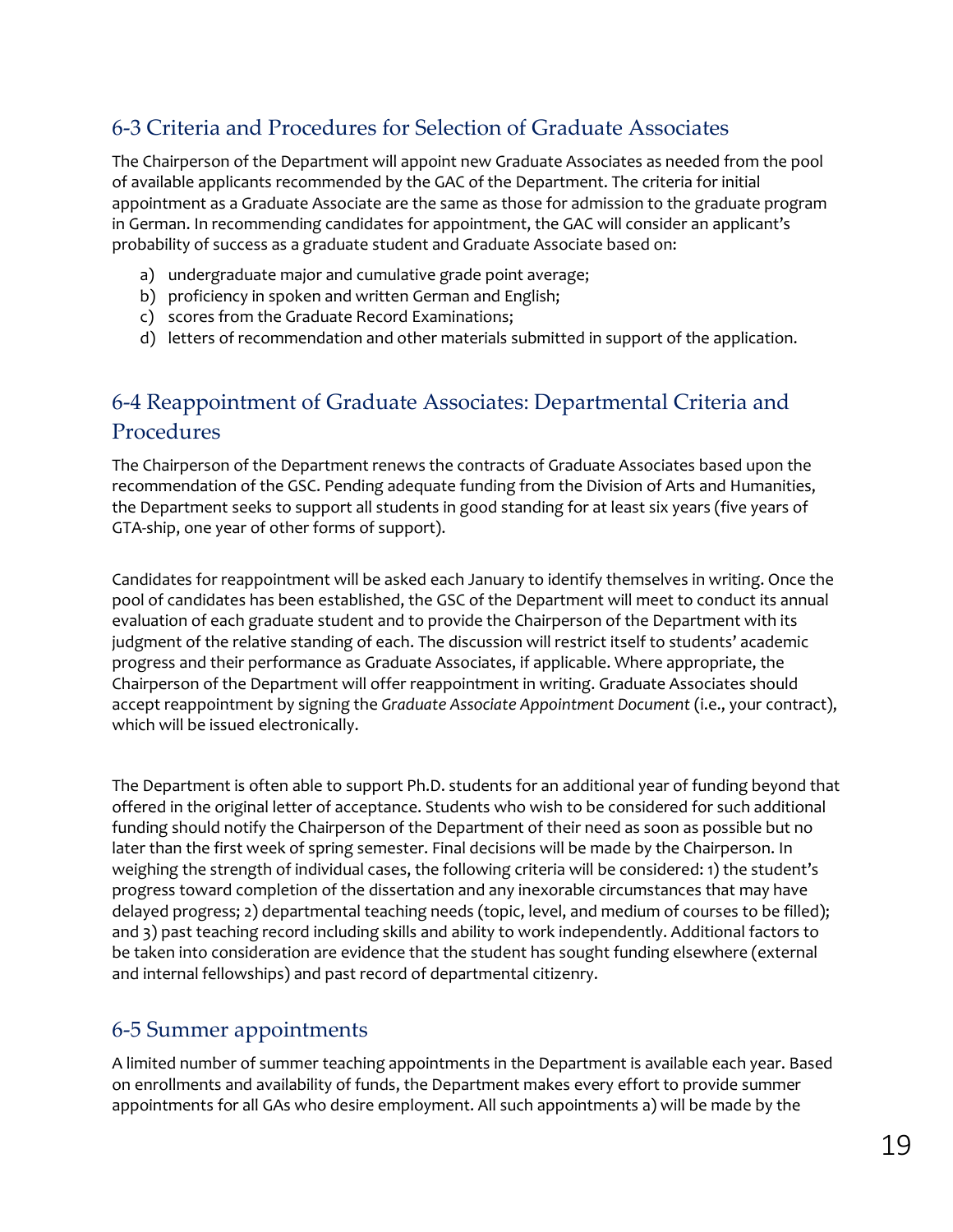Chairperson of the Department based on recommendations of the GSC at its annual evaluation of graduate students; b) must be considered tentative until actual summer enrollments are known. In making its recommendations to the Chairperson, the GSC follows basic criteria, with foremost consideration given to program and staffing needs (number of courses to be offered, levels). GA qualifications will be based upon annual progress reports. The following criteria will be considered: good academic standing, including timely completion of exams and either coursework or the prospectus; eligibility for funding according to OSU guidelines; previous experience in teaching the summer courses being offered; teaching skills/knowledge, match of skills with course demands; reliability and ability to teach independently without supervision; and overall merit, *i.e.*, strength and balance of academic work, teaching and service. If enrollments and subsequent funding levels available to the Department are not sufficiently high, some offers may have to be withdrawn.

## 6-6 Stipend Levels

At the time of appointment or reappointment, a Graduate Associate will be sent the *Graduate Associate Appointment Document* (i.e., the contract), electronically, which specifies important information about the GA appointment. Stipend levels will be in accordance with policies established by the Division of Arts and Humanities and will be made known as soon as available.

## 6-7 Support Services

### 6-7-1 Office Space and Equipment

Graduate associates share office and file space in Hagerty Hall. Computer access is also available on a shared basis in the graduate associate rooms, Individualized Instruction Center (room 120), and in various other campus locations.

### 6-7-2 Benefits

Graduate students are given an opportunity to purchase student health insurance. International students are required to enroll in the student health plan.

### 6-7-3 Travel Assistance

Graduate students who present a paper at a professional meeting may apply for up to \$300 assistance (if approved and funded) from the Department. Additional funds may be available from the Division of Arts and Humanities or the Graduate School (see [https://gradsch.osu.edu/funding/grants\)](https://gradsch.osu.edu/funding/grants).

## 6-8 Duties and Responsibilities of GTAs

### 6-8-1 Time on Duty

Graduate Associates must be available for duty from the first day of any given academic semester through the last day of its final examination and grading period. The exact appointment period, including service and pay dates, is specified in the *Graduate Associate Appointment Document*. No duty is required on days when Ohio State is officially closed.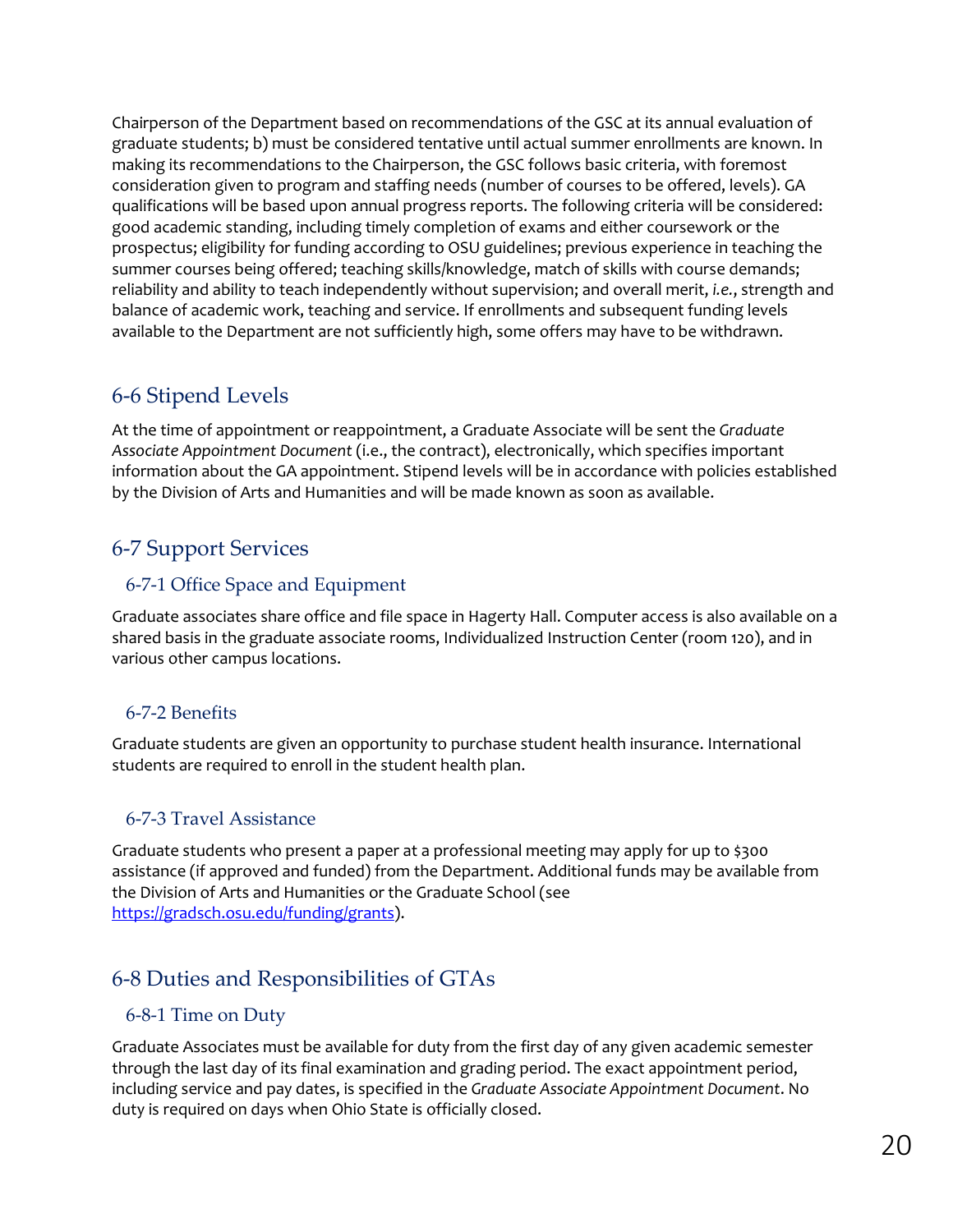### 6-8-2 Primary Duties

The primary duties of Graduate Teaching Associates are given in the *Graduate Associate Appointment Document*. In their teaching capacity, GTAs are expected to carry out their responsibilities consistently and achieve at a minimum the level of satisfactory on their teaching performance assessment. An unsatisfactory performance evaluation may result in non-renewal of their GTA contract.

Graduate Associates and Fellows are expected to actively participate in departmental events, to attend lectures and conferences throughout the academic year, and to serve on committees. The departmental calendar is posted on the GLL website.

### 6-8-3 Graduate Research or Administrative Associateship

A Graduate Research or Administrative Associateship is an apprenticeship experience. A student holding one of these positions assists faculty members in their research/administrative tasks. The Chairperson will assign GRAs/GAAs on the basis of written requests from faculty outlining appropriate research/administrative tasks.

## 6-9 Evaluating and Reporting the Performance of Graduate Associates

Primary responsibility for evaluation of Graduate Associates rests with the GSC. That responsibility may be partially delegated as follows:

### 6-9-1 Review of Teaching

At least once during each year of service, the Director of Undergraduate Language Instruction will evaluate in writing the performance of each Graduate Teaching Associate and forward the evaluation to the Chairperson of the Department. The evaluation shall be made available to the individual Associate.

### 6-9-2 Review of Graduate Research or Graduate Administrative Associates

Once during each semester of service, the faculty member(s) to whom a Graduate Research or Graduate Administrative Associate is assigned will evaluate in writing the performance of the Associate and forward the evaluation to the Chairperson of the Department. The evaluation shall be made available to the individual Associate.

### 6-9-3 Student Reports on Teaching (SRTs)

Departmental regulations stipulate that student reports on teaching (SRTs) are to be obtained for every course taught in the Department. Near the end of the semester in each course they teach, Graduate Teaching Associates must select a Student Collector to distribute, collect, count, and deliver the SRTs to the Academic Program Coordinator in 498 Hagerty Hall.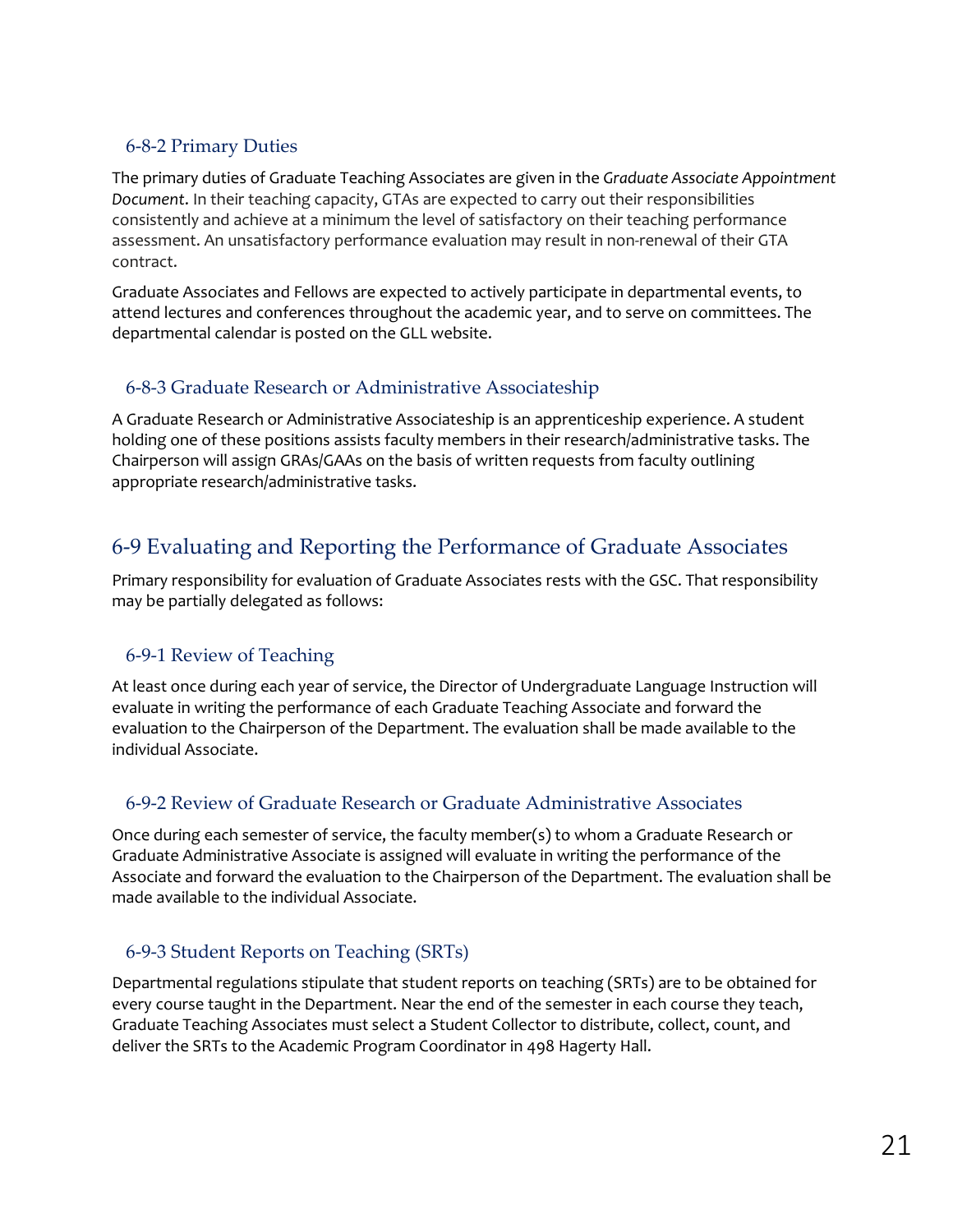## 6-10 Outside Employment

Aside from such casual work as an occasional translator, tutor, etc., students are advised not to hold outside employment while on GA appointment. A Graduate Associate who finds it necessary to consider additional employment outside the University should first consult with the DGS and, whenever such employment is approved, inform the Chairperson of the Department.

## 6-11 Termination of Graduate Associate Appointments

The Chairperson of the Department is responsible for ensuring that the quality of Graduate Associates' performance is maintained at a high level. Upon receiving evidence that a Graduate Associate is remiss in the performance of his or her duties, the Chairperson will investigate the situation carefully in consultation with the Graduate Associate, his or her supervisor, and the DGS. If the evidence is substantial, the Chairperson shall terminate the Associateship. A Graduate Associate whose appointment is thus terminated has the right to appeal (see Grievance Review Guidelines in Appendix D of th[e Graduate School Handbook](https://gradsch.osu.edu/handbook)*).*

# <span id="page-21-0"></span>**7. FELLOWSHIPS AND STUDY ABROAD**

## 7-1 University Fellowships

Students are considered eligible for fellowships if nominated for these awards by the Department. The Graduate School manages two major university-wide fellowship competitions. First-year and multiple-year fellowships are targeted for recruiting prospective graduate students. Presidential Fellowships are targeted to current graduate students writing their dissertations.

### 7-1-1 Supplemental Associate Appointment

A Graduate School Fellow may hold a supplemental appointment as a 25 percent Graduate Associate on the recommendation of the GSC and with the approval of the Graduate School (*cf*. section 10.2.4 at [https://gradsch.osu.edu/handbook/10-2-graduate-fellowships-terms-appointment-and](https://gradsch.osu.edu/handbook/10-2-graduate-fellowships-terms-appointment-and-termination)[termination\)](https://gradsch.osu.edu/handbook/10-2-graduate-fellowships-terms-appointment-and-termination).

## 7-2 Max Kade Dissertation Fellowship

The Max Kade Foundation has generously granted our department funds to support an *ABD* student for two semesters. The winner of the grant will receive a GTA III salary, benefits and a fee waiver for 3 CH (1-CH of German 8500 and 2-CH of German 8999). The grant is meant to help students complete their dissertations and to work on their teaching portfolios. Students will have no teaching responsibilities in the Department, but will be expected to partake in an OSU-sponsored teaching or equivalent program.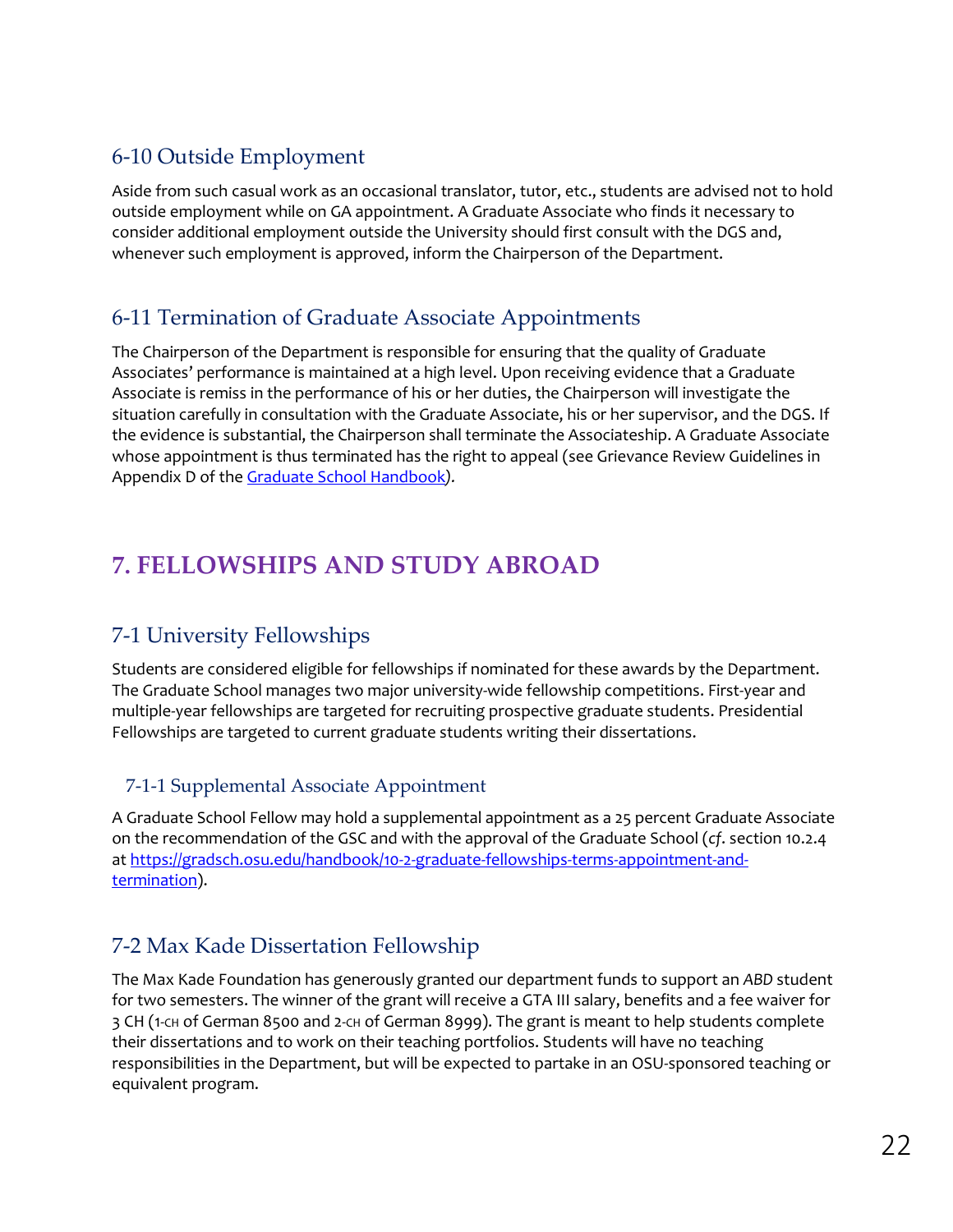## 7-3 Dr. Henry Kratz Jr. Summer Research Fellowship for Graduate Students in German

This generous bequest has been made by the estate of Dr. Henry Kratz, Jr., who passed away on April 14, 2008 at the age of 86, to help fund graduate research in the German program at The Ohio State University, where he received his M.A. and Ph.D. in 1946 and 1949. The income from this endowment will be used to provide summer research support to one prospective graduate student per year, to be received in the summer following the first year in the program. Students receiving this research fellowship are required to formulate a research plan with their advisors, which will be approved by the DGS, and submit a 2-page report on their research to their advisors and the DGS at the end of the summer.

## 7-4 Research Grants for Graduate Students

The [A&H Graduate Research Small Grants Program](https://artsandsciences.osu.edu/academics/graduate-students/funding-resources) is designed to enhance opportunities for graduate students in Arts & Humanities to conduct research by offering supplemental financial support of up to \$500 on a competitive basis. Information about grants an also be found at [https://gradsch.osu.edu/funding/grants.](https://gradsch.osu.edu/funding/grants)

Th[e Felice M. Grad Endowed Scholarship Fund](https://germanic.osu.edu/news/felice-m.-grad-endowed-scholarships) was established in April 2016 by the Board of Trustees of The Ohio State University with a gift from the estate of Ms. Felice *Marcus* Grad. Types of offcampus research and study for which students may apply for funds include but are not limited to: library or archival work, interviews with subjects, conference presentations, language immersion programs, NEH or other summer seminars, the Big Ten Academic Alliance Traveling Scholar program, and professionalization workshops. The scholarship committee solicits applications for awards between \$1000 and \$5000 dollars depending on demonstrated need.

## 7-5 Graduate Student Study Abroad Programs and Exchange Fellowships

### 7-5-1 Study Abroad Opportunities

The Department offers the following study abroad opportunities:

- TU-Dresden Exchange Fellowships: Annually, one student from GLL is selected to study at the TU Dresden. A stipend and tuition waiver are provided.
- Dresden Summer Teaching Associateship. Graduate Associates are eligible to apply for a Graduate Teaching Associateship to teach at the University of Dresden as part of the Summer Study Program in Dresden. The successful candidate receives a tuition waiver as well as a stipend to cover travel and housing.

### 7-5-2 Study Abroad Criteria

Applicants for the Study Abroad Programs are selected on the strength of the student's academic record as documented in the curriculum vitae, transcripts (GPA), and a written proposal, submitted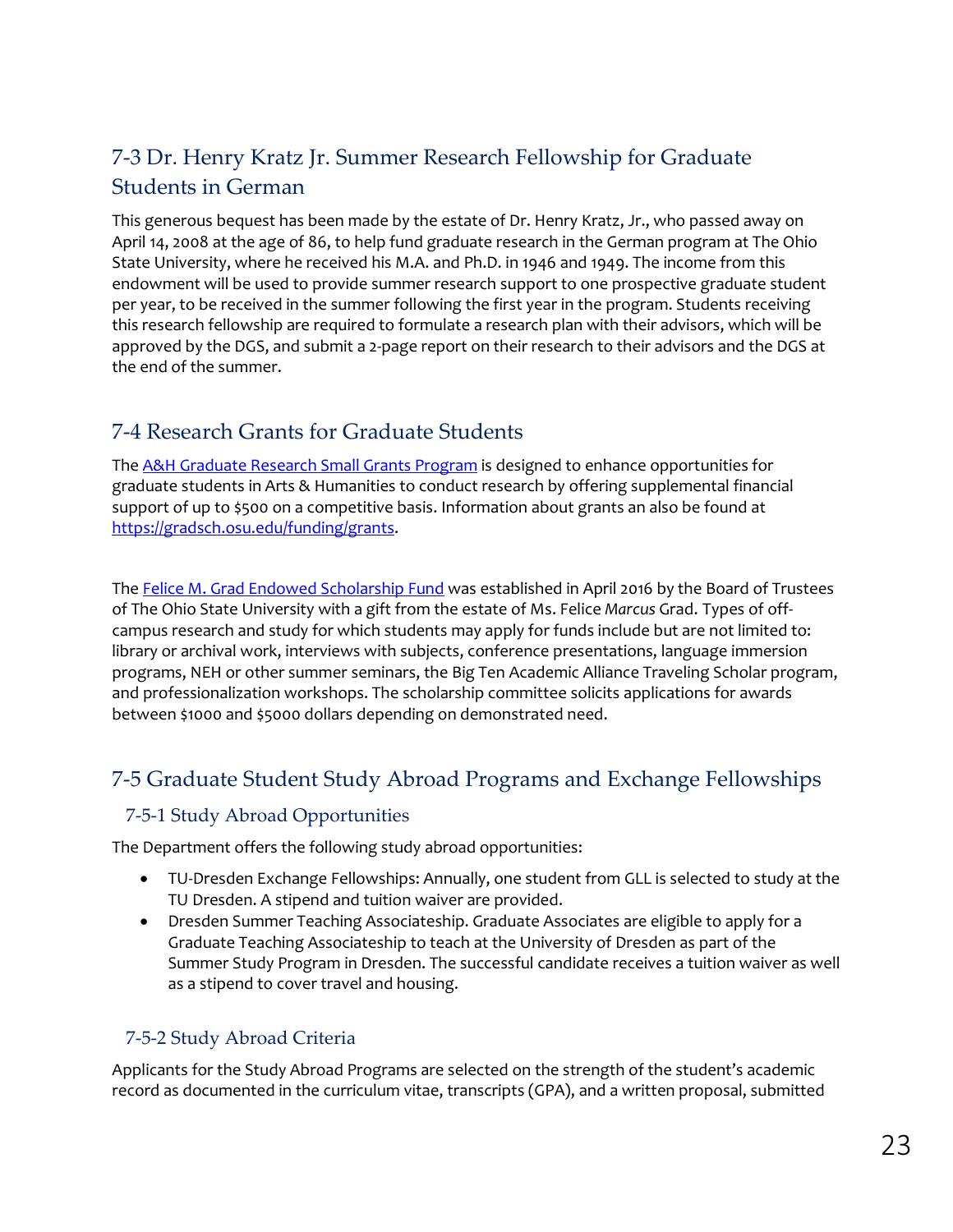to the DGS. Preference will be given to students in the Ph.D. program who have completed at least one year of teaching and who have not yet received an OSU-funded fellowship for study abroad. Both US and non-US citizens are eligible for the TUD Fellowship.

### 7-5-3 Study Abroad Guidelines

Students accepted into the Study Abroad Program design a plan of study in consultation with the DGS. They submit two 250 to 500-word reports about their studies and other academic activities during their year abroad, one at the end of each semester abroad. Two papers written during the study abroad can be counted toward the papers required for the M.A. or Ph.D. degree. The papers have to be submitted to and approved by the DGS.

## 7-6 Further fellowship opportunities

These are available through the **Fulbright, DAAD**, and [ACLS](http://www.acls.org/grants/Default.aspx?id=512) programs. Students are advised to speak to the DGS about application and to do so as early as possible during their course of study.

# <span id="page-23-0"></span>**8. GRADUATE STUDENT APPRENTICESHIP**

## 8-1 Graduate Student Apprenticeship Rationale

In an effort to help students gain additional teaching experience beyond beginning language classes, the Department has established a Graduate Apprenticeship Program. Students in the apprenticeship program register for German 8501 with a faculty member who is assigned in that semester to teach a literature, culture, linguistics or film course.

## 8-2 Selecting a Course

The suggestion to work together in this fashion can be initiated by a student or faculty member, but the final decision will be made by the faculty member. Because of the need for a good scholarly background, most students will be post-M.A. students and will have had experience teaching German 1103 or its equivalent.

## 8-3 Duties of the Apprentice

Students read the texts and attend the sessions, prepare a written assignment (e.g., a paper or a journal), and teach or co-teach one or more class sessions. The faculty member and student apprentice should formulate a written agreement on workload before the start of the semester. The apprenticeship will represent work that is in addition to the student's assignment as a teaching or research associate. German 8501 is considered an overload and can be taken only in addition to a student's regular course load. If the student has had a particularly successful apprenticeship, the faculty member may recommend to the Chair that the Scheduling Committee consider assigning the course to the graduate student in a subsequent semester.